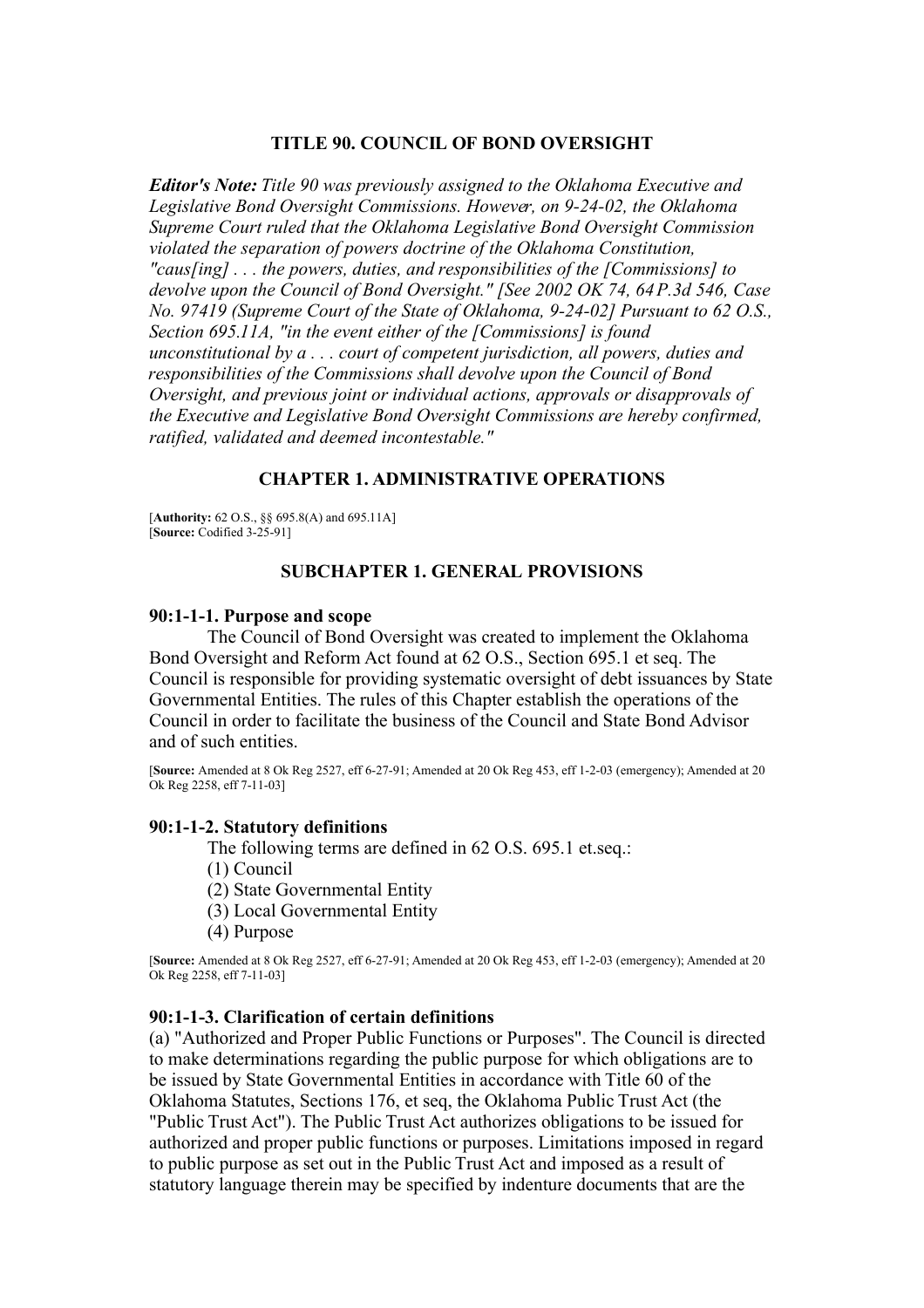charter documents for a particular entity and/or in statutory language pertaining to a particular Issuer or bond issue in other federal or state laws. Specific prohibitions in Title 60 in regard to the definition of a "proper public purpose" can be found at Section 177.2 and Section 178.4 of that title. In order to provide systematic oversight, in determining "public purpose", the Council shall review the end sought to be reached and the means to be used in reaching that end in order to promote the public health, safety, morals, security, prosperity and general welfare and contentment of all citizens.

(b) "Authorized Public Functions or Purposes" include functions or purposes which are authorized by law. State governmental entities will be limited to the authority given them by the State Constitution or state statutes. State beneficiary trusts will be limited to the authority stated in their charter or trust indenture if the function and purpose is one which the State could be authorized to perform.

(c) "Proper Public Function or Purpose" are those functions and purposes which are authorized public functions or purposes. Such public functions or purposes are proper if they benefit a large class of the public, lessen the burdens of government or are deemed proper by the State Constitution.

[**Source:** Amended at 8 Ok Reg 2527, eff 6-27-91; Amended at 20 Ok Reg 453, eff 1-2-03 (emergency); Amended at 20 Ok Reg 2258, eff 7-11-03]

### **90:1-1-4. Additional definitions**

The following words and terms, when used in this Chapter, shall have the following meaning, unless the context clearly indicates otherwise:

**"The Act"** means the Bond Oversight and Reform Act, 62 O.S., Section 695.1 et.seq. when used in Chapter 1 of this title.

**"Applicant"** means the State or Local Governmental Entity making application to the Council for approval and/or with respect to the reporting requirements specified in these rules.

**"Open Meeting Act"** means the Oklahoma Open Meeting Act , 25 O.S. Section 301, et. seq.

**"Open Records Act"** means the Oklahoma Open Records Act, 51 O.S. Section 24 A.1. et seq.

[**Source:** Amended at 20 Ok Reg 453, eff 1-2-03 (emergency); Amended at 20 Ok Reg 2258, eff 7-11-03]

# **SUBCHAPTER 3. GENERAL OPERATIONS OF THE COUNCIL**

#### **90:1-3-1. Official office**

The Offices of the Council of Bond Oversight and the State Bond Advisor are located at 9220 N. Kelley Avenue, Oklahoma City, Oklahoma 73131. The telephone number is (405) 602-3100 and telecopier number is (405) 848-3314. The office hours are from 8:00 a.m. to 5:00 p.m. Central Time, Monday through Friday, except legal holidays.

[**Source:** Amended at 10 Ok Reg 2567, eff 6-26-93; Amended at 20 Ok Reg 453, eff 1-2-03 (emergency); Amended at 20 Ok Reg 2258, eff 7-11-03; Amended at 33 Ok Reg 1272, eff 9-11-16]

### **90:1-3-2. Meetings of the Council**

The Council will set the schedule of regular meetings each year and file the schedule with the Secretary of State. A schedule of meetings may be obtained upon request of the office.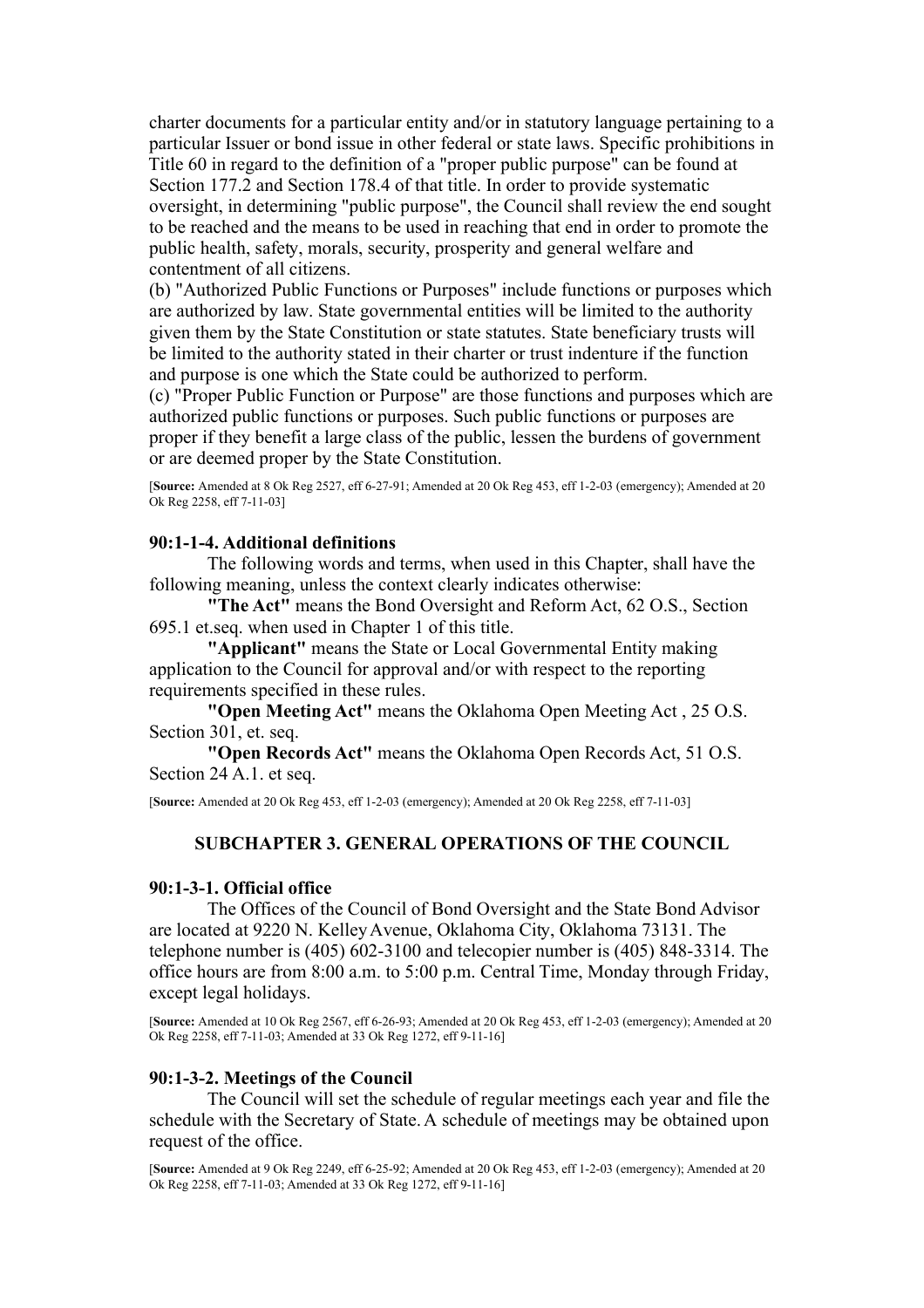## **90:1-3-3. Executive sessions**

The Council may hold executive sessions at such meetings as is permitted by the Open Meeting Act.

[**Source:** Amended at 20 Ok Reg 453, eff 1-2-03 (emergency); Amended at 20 Ok Reg 2258, eff 7-11-03]

## **90:1-3-4. Notice of meetings**

Notice of regular and special meetings will be given in accordance with the provisions of the Open Meeting Act.

[**Source:** Amended at 20 Ok Reg 2258, eff 7-11-03]

### **90:1-3-5. Agenda items**

The State Bond Advisor prepares an agenda on behalf of the Council for each meeting of the Council. The agenda is filed and posted in accordance with the Open Meeting Act, supra. Members of the public may request the Council to place matters on the agenda for a meeting. The Council may adopt such procedures from time to time as it deems necessary for the orderly and efficient conduct of meetings.

[**Source:** Amended at 20 Ok Reg 453, eff 1-2-03 (emergency); Amended at 20 Ok Reg 2258, eff 7-11-03]

### **90:1-3-6. Confidential or commercially sensitive information**

Any information submitted to the Council which may be kept confidential by the applicant shall be kept confidential by the Council.

[**Source:** Amended at 20 Ok Reg 453, eff 1-2-03 (emergency); Amended at 20 Ok Reg 2258, eff 7-11-03]

### **90:1-3-7. Open records**

The records of the Council are subject to the Open Records Act. All requests for the public records of the Council will be made through the State Bond Advisor who will be charged with making the public records of the Council available for inspection by or copying to the requesting party during normal hours. The Council will charge \$0.25 per page for each copy of a public record made upon written request. The State Bond Advisor will decide if the request is for a record not otherwise made confidential under Oklahoma Law. The State Bond Advisor is authorized to discuss this decision with the Office of the Attorney General of the State of Oklahoma as may become necessary. Except information that is confidential or commercially sensitive as described in 90:1-3-6, or specifically kept confidential under Oklahoma or federal law, all documents or other records of the Council will be open for public inspection and copying.

[**Source:** Amended at 20 Ok Reg 453, eff 1-2-03 (emergency); Amended at 20 Ok Reg 2258, eff 7-11-03]

# **SUBCHAPTER 5. PROCEDURES FOR ADOPTION, AMENDMENT AND REPEAL OF RULES**

#### **90:1-5-1. Procedures for adoption, amendment and repeal of rules**

(a) The Council may adopt, amend or repeal a rule on its own initiative, and may adopt, amend or repeal a rule at the request or recommendation of the State Bond Advisor.

(b) The Council may on its own motion, conduct hearings on proposed new rules, amendments or repeal of rules.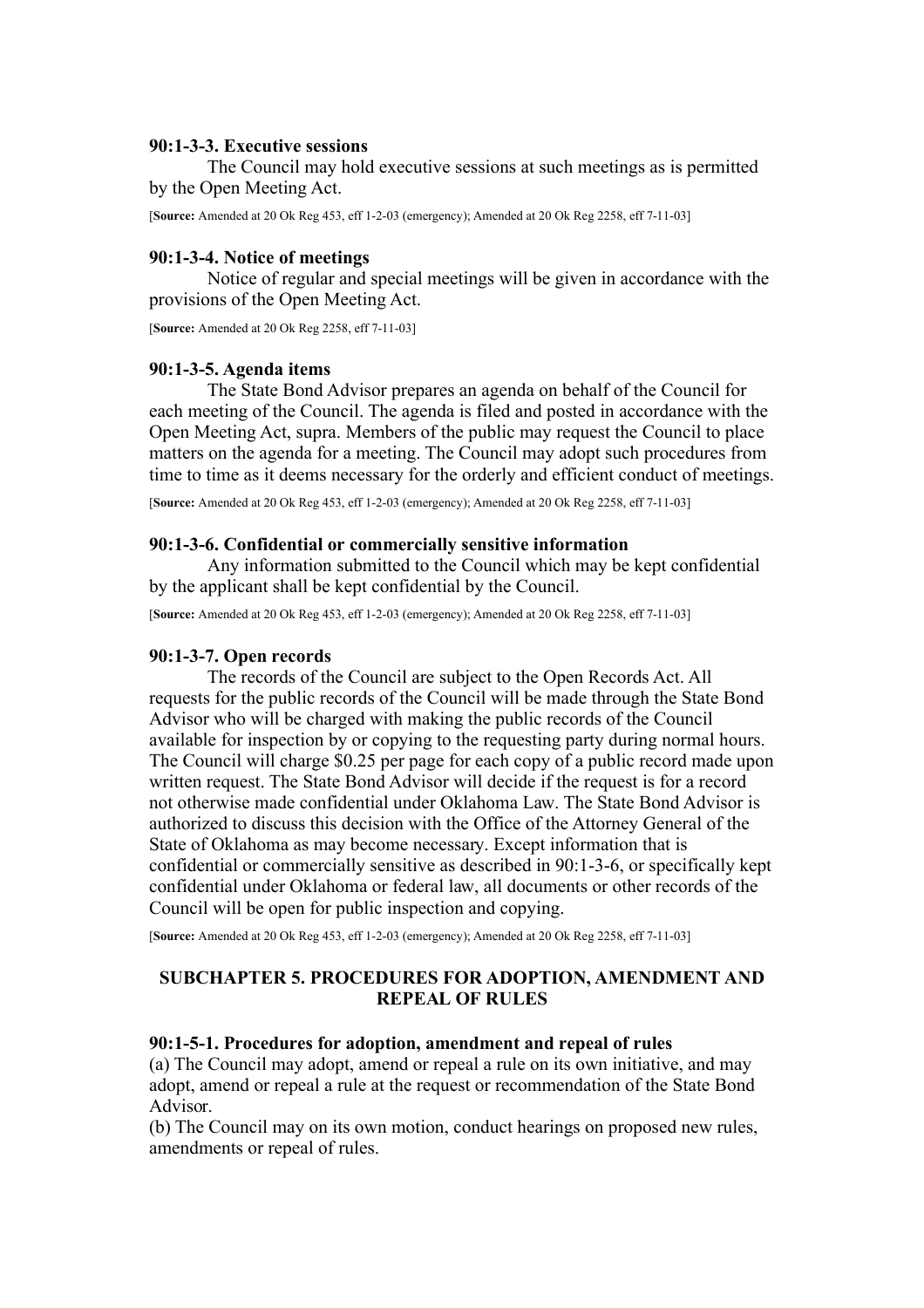(c) Any interested person may petition the Council, requesting the adoption, amendment, or repeal of a rule. All such petitions shall be in writing, and be filed with the principal office. The petition shall include the name and address of the petitioning party and shall state clearly and concisely all matters pertaining to the requested action and the reasons for the request.

(d) The time and location of hearings shall be stated in the notice as required under the Open Meeting Act and shall be conducted in accordance with the Administrative Procedures Act.

(e) Any person who is interested or affected by proposed actions may appear at the hearing. An appearance may be made individually, by an attorney, or by an authorized agent.

(f) Prior to the adoption, amendment or repeal of a rule, the Council shall afford any interested person a reasonable opportunity to submit data, views and arguments either oral or written. If the rule under consideration affects the substantive rights of any person, the Council shall grant any person or entity a reasonable opportunity to participate in an oral hearing if requested by the person or entity.

[**Source:** Amended at 20 Ok Reg 453, eff 1-2-03 (emergency); Amended at 20 Ok Reg 2258, eff 7-11-03]

# **SUBCHAPTER 7. REQUESTS FOR DECLARATORY RULINGS**

## **90:1-7-1. Requests for declaratory rulings**

(a) Any interested person or entity may petition the Council for a declaratory order as to the applicability of any rule of the Council.

(b) The petition must identify the rule questioned, the date on which such rule became effective, and shall set forth the contents of the rule. The petition shall contain a brief statement of the issue or issues raised by the rule which cause such a request to be made and a statement of the petitioner's personal interest in the ruling of the Council and how a ruling of the Council would affect those interests. (c) Upon receipt of the petition for declaratory ruling the Council shall consider the petition and within a reasonable time following receipt thereof, either deny the petition in writing, stating its reasons for denial, or issue a declaratory ruling on the matter(s) contained in the petition.

[**Source:** Amended at 20 Ok Reg 453, eff 1-2-03 (emergency); Amended at 20 Ok Reg 2258, eff 7-11-03]

### **SUBCHAPTER 9. SEVERABILITY AND INTERPRETATION**

### **90:1-9-1. Severability**

Each provision of this Title is severable. If any provision is declared invalid, the invalidity will not affect any other provision(s) of this Title.

[**Source:** Added at 9 Ok Reg 2249, eff 6-25-92]

### **90:1-9-2. Interpretation of Title**

This Title and procedures are adopted to simplify procedure, avoid delays, save expenses and facilitate implementation of the Oklahoma Bond Oversight and Reform Act and the Oklahoma Private Activity Bond Allocation Act by the Council of Bond Oversight and the State Bond Advisor. To that end, this Title will be given a fair and impartial construction. This Title shall be cumulative to the Oklahoma Administrative Procedures Act [75 O.S., Section 250 et seq.].

[**Source:** Added at 9 Ok Reg 2249, eff 6-25-92; Amended at 20 Ok Reg 453, eff 1-2-03 (emergency); Amended at 20 Ok Reg 2258, eff 7-11-03]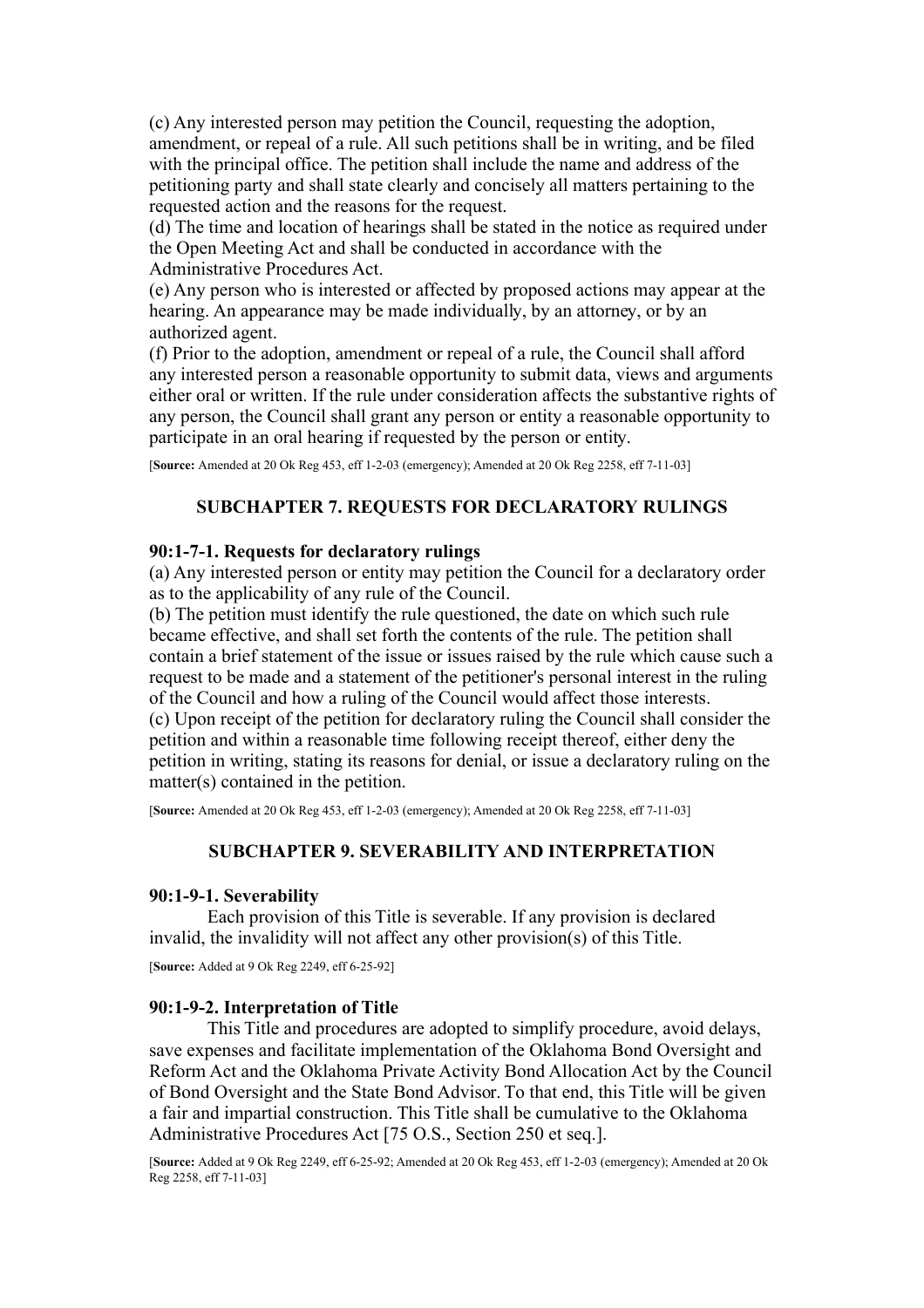# **CHAPTER 10. ADMINISTRATION OF THE OKLAHOMA BOND OVERSIGHT AND REFORM ACT**

[**Authority:** 62 O.S., §§ 695.8(A) and 695.11A] [**Source:** Codified 3-25-91]

## **SUBCHAPTER 1. GENERAL PROVISIONS**

### **90:10-1-1. Purpose and scope**

The Council of Bond Oversight was created to implement the Oklahoma Bond Oversight and Reform Act found at 62 O.S., Section 695.1 et.seq. ("the Act") The Council is responsible for oversight of debt issuance by State Governmental Entities and certain Local Governmental Entities as provided in 62 O.S., Section  $695.9(C)$ . To implement the Act, the rules of this Chapter establish time frames, methods, criteria for evaluation, fees, and information required on application forms for such entities in order to facilitate the business of the Council and State Bond Advisor and of such entities.

[**Source:** Amended at 8 Ok Reg 2527, eff 6-27-91; Amended at 12 Ok Reg 1991, eff 7-14-95; Amended at 20 Ok Reg 455, eff 1-2-03 (emergency); Amended at 20 Ok Reg 2260, eff 7-11-03]

### **90:10-1-2. Statutory definitions**

The following terms are defined in 62 O.S., Section 695.3 et seq.:

- (1) Council of Bond Oversight
- (2) State Governmental Entity
- (3) Local Governmental Entity
- (4) Purpose

[**Source:** Amended at 8 Ok Reg 2527, eff 6-27-91; Amended at 20 Ok Reg 455, eff 1-2-03 (emergency); Amended at 20 Ok Reg 2260, eff 7-11-03]

# **90:10-1-3. Clarification of certain terms [REVOKED]**

[**Source:** Amended at 8 Ok Reg 2527, eff 6-27-91; Amended at 12 Ok Reg 1991, eff 7-14-95; Amended at 20 Ok Reg 455, eff 1-2-03 (emergency); Revoked at 20 Ok Reg 2260, eff 7-11-03]

### **90:10-1-4. Additional definitions**

The following words and terms, when used in this Chapter, shall have the following meaning, unless the context clearly indicates otherwise:

**"Act"** means the Bond Oversight and Reform Act, 62 O.S., Section 695.1 et seq.

**"Applicant"** means the State or Local Governmental Entity making application to the Council for approval and/or with respect to the reporting requirements specified in these rules.

**"The Committee"** means the Program Development and Credit Review Committee established pursuant to Title 74, Section 5062.6a.

**"Formal preliminary action"** means Board or Agency adoption of an inducement resolution or obligation resolution.

**"Issued"** or **"Closed"** shall have the meaning provided in 62 O.S., Section 695.23 (11).

**"Lease purchase"** means an agreement by which a party pays the owner of tangible property for the right to use the property, and the party also obtains the right or option to purchase the property. If the option to purchase the property in a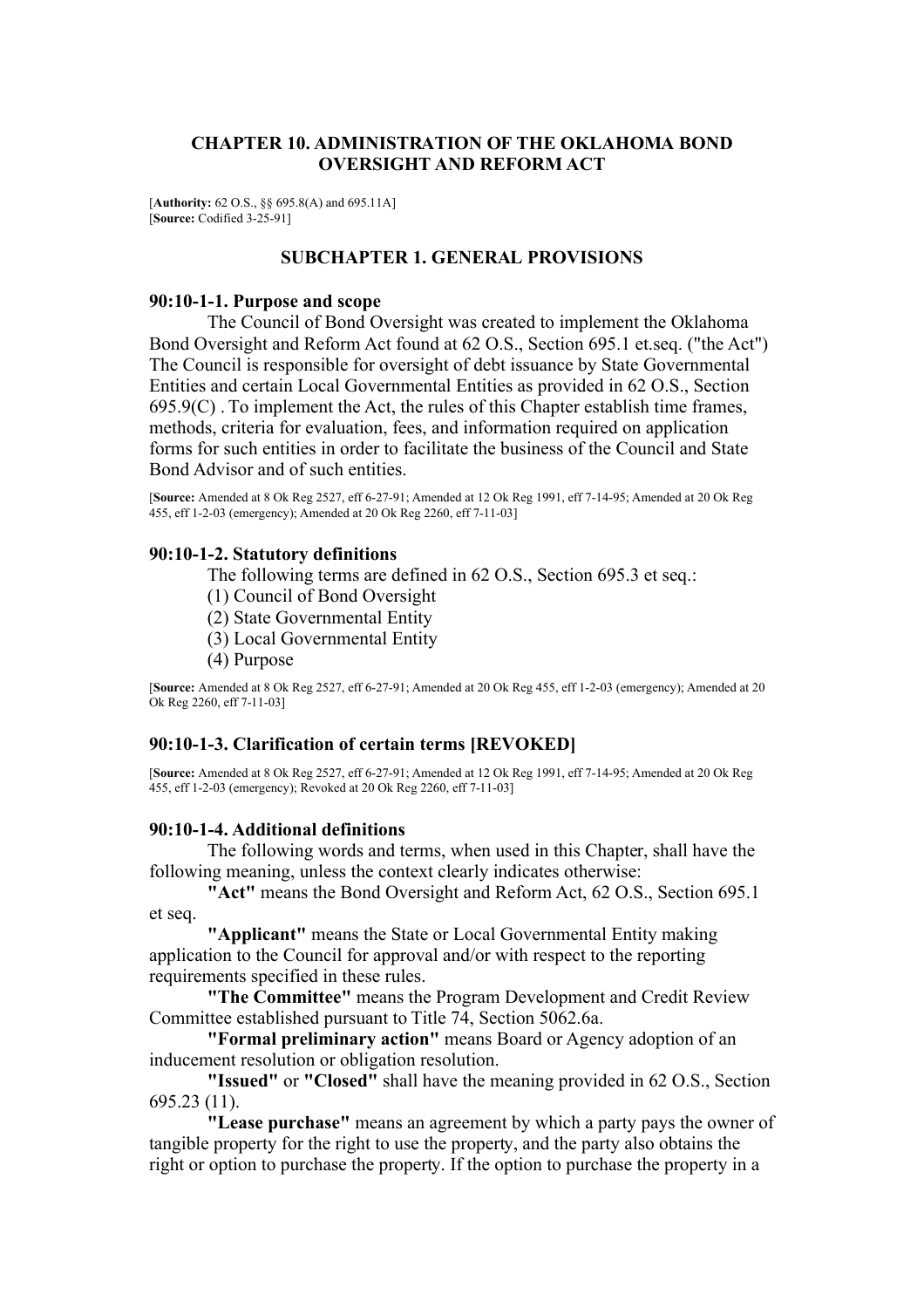lease agreement is only the option to purchase the property for equal to or greater than the fair market value of the property, with no credit given to the lessee for prior lease payments, such an agreement shall not be considered an "obligation" for purposes of the "Act". It shall further mean lease agreements where the state governmental entity has the contractual right to occupy the premises for no consideration or nominal consideration after making lease payments for a period of time, whether or not the state governmental entity has an option to purchase or acquire the property. It shall also mean lease agreements where the lease payments are paid to a political subdivision, trust authority or similar entity, and the payments are used to solely retire a debt or obligation of the political subdivision, trust authority or similar entity.

**"Obligations"** means revenue or tax-supported bonds, certificates, lease purchase agreements, note, debenture, loan or other evidence of indebtedness of a state or local governmental entity with a maturity longer than 12 months or a maturity which encompasses more than one (1) fiscal year, regardless of whether such obligations are subject to annual governmental appropriations.

**"Plurality of persons"** means at least three persons or firms as well as any firm or person who has contacted the issuer and requested to be placed on the mailing list for Request for Proposals. [62 O.S., Section 695.7(C)]

[**Source:** Amended at 8 Ok Reg 2527, eff 6-27-91; Amended at 9 Ok Reg 2251, eff 6-25-92; Amended at 12 Ok Reg 1991, eff 7-14-95; Amended at 20 Ok Reg 2260, eff 7-11-03]

# **SUBCHAPTER 3. APPLICATION PROCEDURE**

#### **90:10-3-1. General**

(a) The Council needs sufficient information to make informed decisions regarding the nature, purpose, necessity and legality of proposed financing and they need access to any other information required for decisions in special circumstances. In general, the Council will not require primary source data but rather require that such information be made available to them in special circumstances. The Council will require an applicant to collect and evaluate information from borrowers or beneficiaries of obligation financing, and rely on the competent performance of the issuer boards, staffs, or members of financing teams to perform competent due diligence on a financing.

(b) Some complex transactions may involve multi-stage processes. Information available to an issuer may be general at the beginning of the process and become more specific as the transaction progresses. For this reason, application approval may occur in two steps: provisional approval and final approval.

[**Source:** Amended at 8 Ok Reg 2527, eff 6-27-91; Amended at 12 Ok Reg 1991, eff 7-14-95; Amended at 20 Ok Reg 455, eff 1-2-03 (emergency); Amended at 20 Ok Reg 2260, eff 7-11-03]

### **90:10-3-2. Submission of Provisional Approval Application**

(a) Provisional Approval Applications must be made on a form provided by the State Bond Advisor. Each completed application must be submitted to the State Bond Advisor at the official office in Oklahoma City. All applications shall be submitted as an original and one copy.

(b) The State Bond Advisor may reject any application which is incomplete or filed with insufficient information. Such a rejection shall be in writing, outlining additional information needed and/or reasons for rejection of the application. An application shall not be considered filed until after such time that all required and requested information has been received and accepted.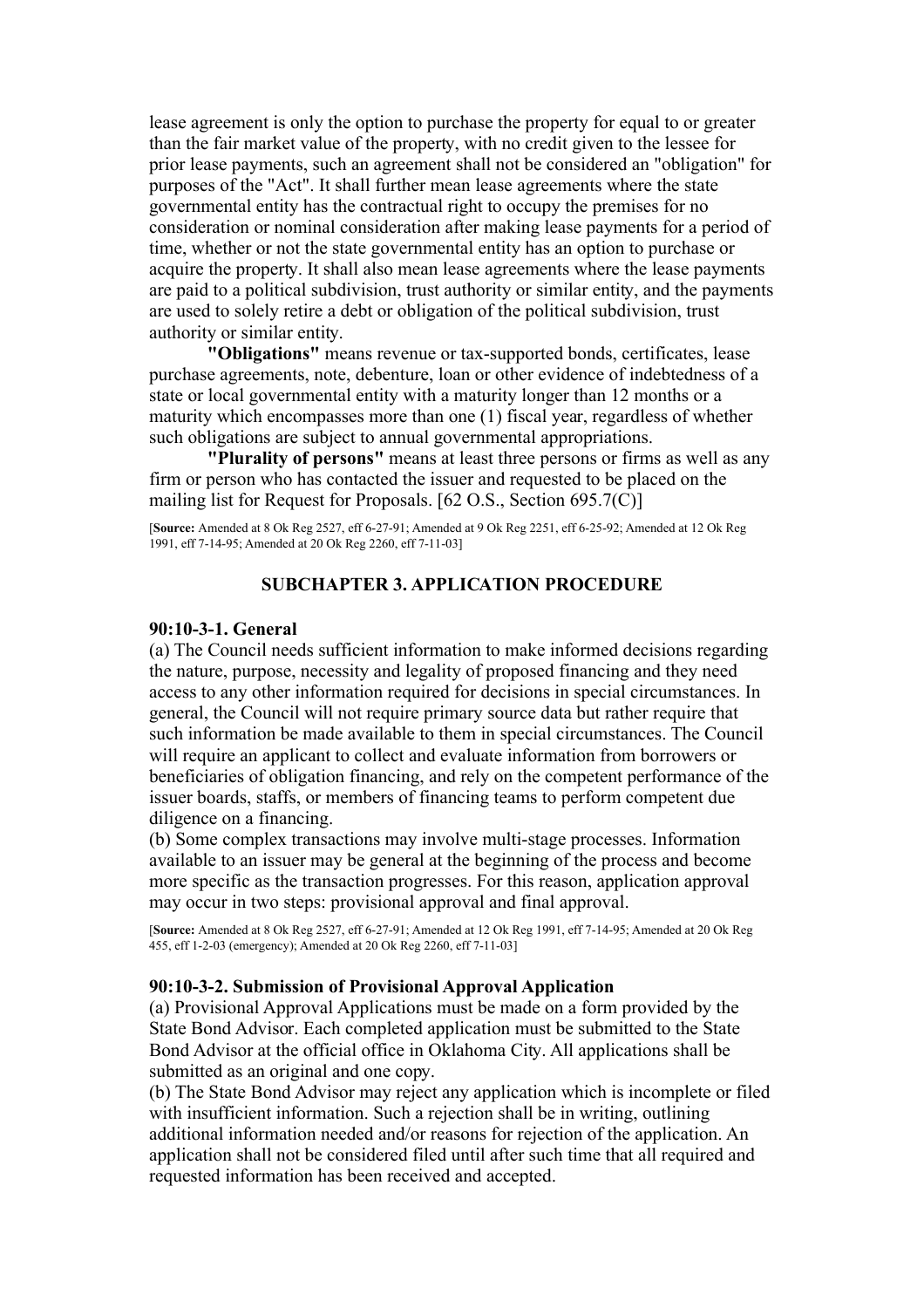(c) Applications must be filed with the official office no later than 20 calendar days prior to a regularly scheduled meeting. The State Bond Advisor is authorized to waive this provision in his discretion if the proposed issuance will be jeopardized by further delay.

[**Source:** Amended at 8 Ok Reg 2527, eff 6-27-91; Amended at 9 Ok Reg 2251, eff 6-25-92; Amended at 12 Ok Reg 1991, eff 7-14-95; Amended at 16 Ok Reg 1735, eff 6-1-99]

## **90:10-3-3. Provisional Approval Application form information**

The Request for Provisional Approval form shall be provided by the State Bond Advisor, and shall include but not be limited to the following:

(1) **Proposed issue.** An applicant must submit information regarding the anticipated amount, schedule and structure for the bond issue. An applicant must also include information regarding professionals selected for the bond issue along with their quoted fees and expenses.

(2) **Project information.** The Application must provide the name and address of the borrower as well as a one page description of the purpose, nature and need for the project.

(3) **Outstanding obligation information.** An applicant must provide information on the status of its outstanding obligations and anticipated issuances. This information will enable the Council to make decisions on individual applications within a broader context.

[**Source:** Amended at 8 Ok Reg 2527, eff 6-27-91; Amended at 12 Ok Reg 1991, eff 7-14-95; Amended at 20 Ok Reg 455, eff 1-2-03 (emergency); Amended at 20 Ok Reg 2260, eff 7-11-03]

### **90:10-3-4. Final approval form**

(a) The Request for Final Approval form shall be provided by the State Bond Advisor, and shall include but not be limited to the following:

> (1) **Material changes.** The Applicant is required to list and explain any material changes from the information provided on the issuer's Provisional Approval form that have taken place since the date of provisional approval. (2) **Project information.** The Applicant is required to provide more detailed information on the status of the project, including the anticipated construction draw schedule and the estimated completion date. Descriptions of any collateral pledged for the borrowing, the revenue stream dedicated for repayment of the loan, and any credit enhancement provider are also required.

(3) **Attachments.** The following attachments are required:

(A) Evidence of provisional approval from the Council unless the applicant elects to apply for provisional and final approval simultaneously, pursuant to 90:10-3-4(b).

(B) Letter from issuer certifying that due diligence has been completed.

(C) Letter from issuer's attorney or bond counsel stating that they have reviewed the proposed transaction and it will comply with state and federal law.

(D) Copy of the document that authorizes the bond issue. Such documentation would include enabling act, legislation, resolution or ordinance from the issuer's governing board, and/or other documentation authorizing the obligation.

(E) Letter from the issuer stating that there are no conflicts of interest between the Applicant, any borrowers, service providers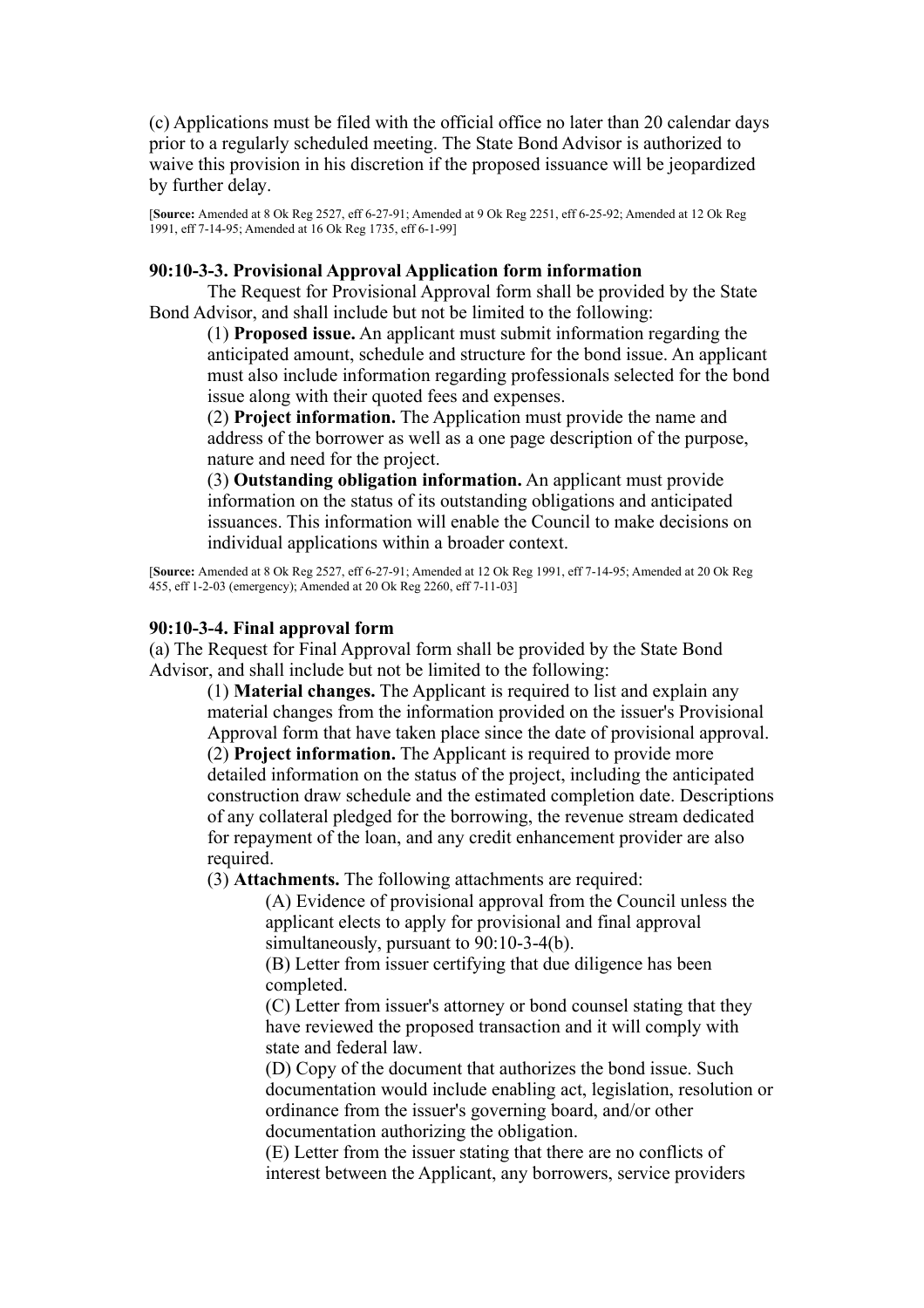affiliated with the issuance, or any other participants in the transaction.

(F) Form of Opinion Letter from Bond Counsel regarding the valid authorization and tax status of the issue. The Council may approve an application pending receipt of bond counsel opinion letter; however, the letter must be received prior to closing.

(G) In the case of obligations backed by the Credit Enhancement Reserve Fund, the report prepared by the Program Development and Credit Review Committee and the Credit Enhancement Reserve Fund Supplemental Information form.

(H) Preliminary Official Statement, Offering Circular or Private Placement Memorandum. This information may be submitted in draft form, provided the issuer identifies any missing information or data that is incomplete and/or subject to change.

(I) Letter from issuer's attorney or bond counsel stating that there is no litigation pending or threatened relating to outstanding or proposed obligations or the issuer's authority to enter into any agreements necessary to complete the proposed transaction.

(b) In addition to the above, the State Bond Advisor may require an issuer to submit any other materials or information deemed by the State Bond Advisor to be necessary to consideration of the application.

(c) An issuer may elect to apply for final and provisional approval simultaneously. An application must include both the provisional and final approval request forms and all required supporting documentation and be submitted together in accordance with the provisions of 90:10-3-2.

[**Source:** Amended at 8 Ok Reg 2527, eff 6-27-91; Amended at 12 Ok Reg 1991, eff 7-14-95; Amended at 20 Ok Reg 455, eff 1-2-03 (emergency); Amended at 20 Ok Reg 2260, eff 7-11-03]

# **90:10-3-5. State Bond Advisor review of request for proposals and approval of fees**

(a) State and Local Governmental Entities subject to the provisions of Section 695.7(C) of the Act, must submit request for proposals to the State Bond Advisor for review and comment. The State Bond Advisor shall have seven days from the date requests for proposals are submitted to provide written or oral comment to the applicant, State or Local Government Entity, prior to an applicant's use of a request for proposals. Requests for proposals shall make provision for the submission of cost information in a format approved by the State Bond Advisor. Applicants shall also provide to the State Bond Advisor copies of final Requests for Proposals. One copy of each response to a request for proposals shall be provided to the State Bond Advisor within seven days of its receipt. State or Local Governmental Entities subject to Section 695.7(C) of the Act shall prepare a written statement indicating the basis for selections, and make such statement available on request to the Council.

(b) State or Local Governmental Entities subject to the provisions of Section 695.7(C) of the Act, must submit fee approval requests in such form as the State Bond Advisor may require at any time. The State Bond Advisor shall approve or disapprove the fees and expenses for goods and services requisite or deemed desirable in the issuance of obligations, including, but not limited to the following:

(1) Underwriter's Discount:

(A) Management Fee

(B) Expenses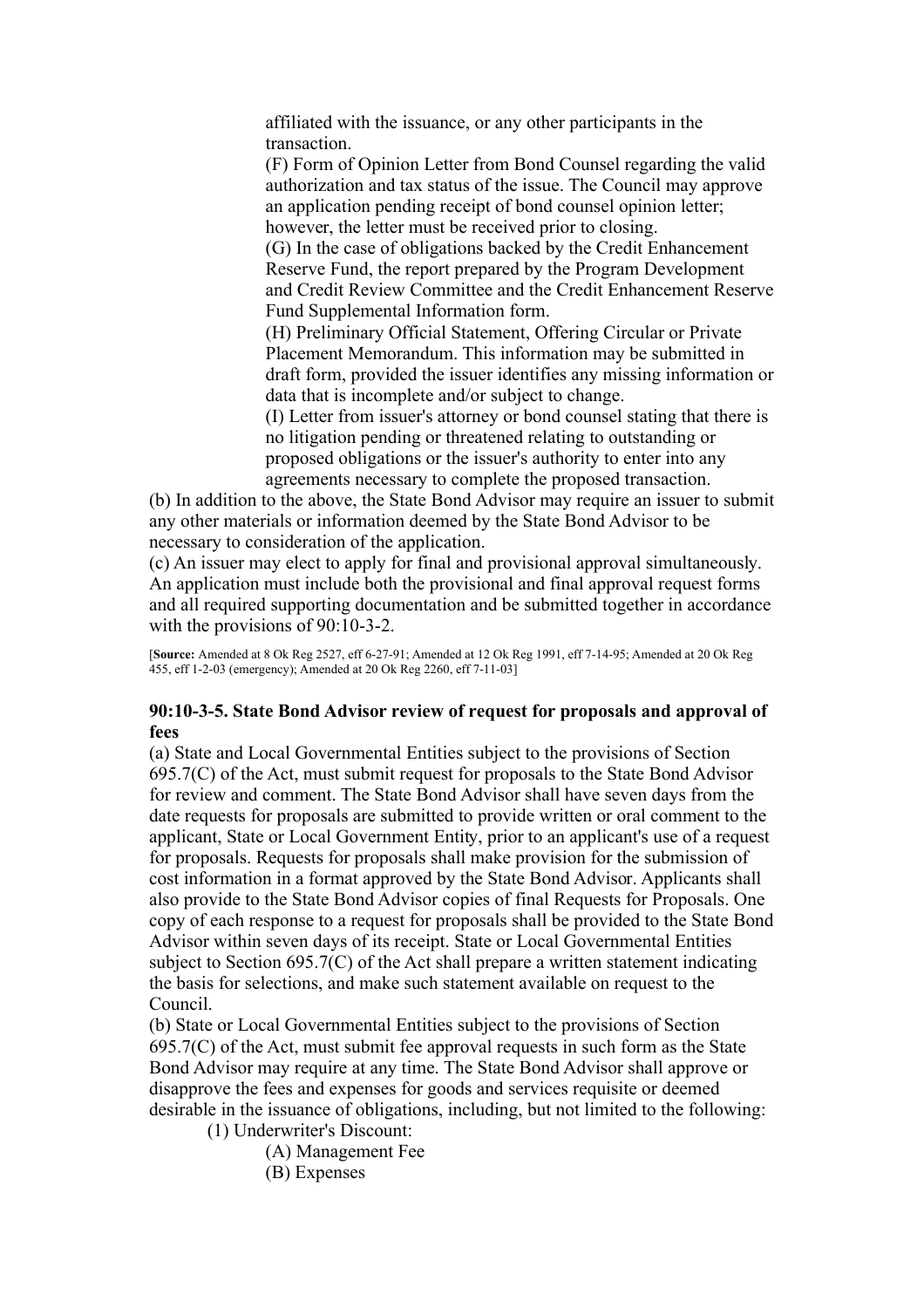(C) Underwriting

(D) Average Takedown

(2) Bond Counsel or Tax Counsel

(3) Trustee/Paying Agent (new money and escrow agent)

(4) Financial Advisor

(5) Financial Printer

(6) Credit Enhancement

(7) Cash Flow Validation

(8) Bond Pricing

(9) Investment Contracts

(10) Remarketing Agent

(11) Escrow Verification Agent

(c) Unless otherwise provided by law, the provisions of (a) and (b) of this section shall be applicable to an applicant, regardless of whether or not the applicant directly engages such services or such services are engaged by another party to a financing transaction.

(d) State and Local Governmental Entities subject to the Act may request proposals for services in connection with multiple issuances if the services will be performed and completed in a 12 month period and where each issue is part of a single program or related plan of financing as determined by the State Bond Advisor. The 12 month period will begin at the date of first issuance. The State Bond Advisor may extend any engagement under this section if he determines that a change in the financing team would result in unnecessary delays and/or additional cost.

[**Source:** Amended at 9 Ok Reg 2251, eff 6-25-92; Amended at 12 Ok Reg 1991, eff 7-14-95; Amended at 16 Ok Reg 1735, eff 6-11-99; Amended at 20 Ok Reg 455, eff 1-2-03 (emergency); Amended at 20 Ok Reg 2260, eff 7-11-03]

# **90:10-3-6. Program approval**

The Council recognizes that certain potential applicants may not wish to incur time and expense in developing programs or plans of financing without first obtaining tentative approval of the general purpose and intent of the program. Such potential applicants may request such approval from the Council prior to taking formal preliminary action on any specific issuance without making the formal application for approval under 62 O.S., Section 695.9.

[**Source:** Amended at 20 Ok Reg 455, eff 1-2-03 (emergency); Amended at 20 Ok Reg 2260, eff 7-11-03]

### **90:10-3-7. Lease Purchase Request for Approval form**

(a) State governmental entities requesting approval of a lease purchase obligation must complete and submit the Lease Purchase Request for Approval form provided by the State Bond Advisor to the Council. The Request for Provisional Approval form and Request for Final Approval form are not applicable to lease purchase agreement applications. Such a submission shall be governed by the filing periods and procedures at 90:10-3-2. The Lease Purchase Request for Approval form is comprised of:

(1) **Proposed lease purchase agreement.** The applicant must provide information regarding the anticipated amount, financing terms, equipment or real property description and budget implications of the proposed lease purchase. An analysis of the method of financing must be obtained from the State Bond Advisor if the amount of the financing is \$1 million or greater, or if determined by the State Bond Advisor and Director of Central Purchasing to be in the best interest of the issuer. Requests for negotiated sale of such lease obligations must be approved by the State Bond Advisor.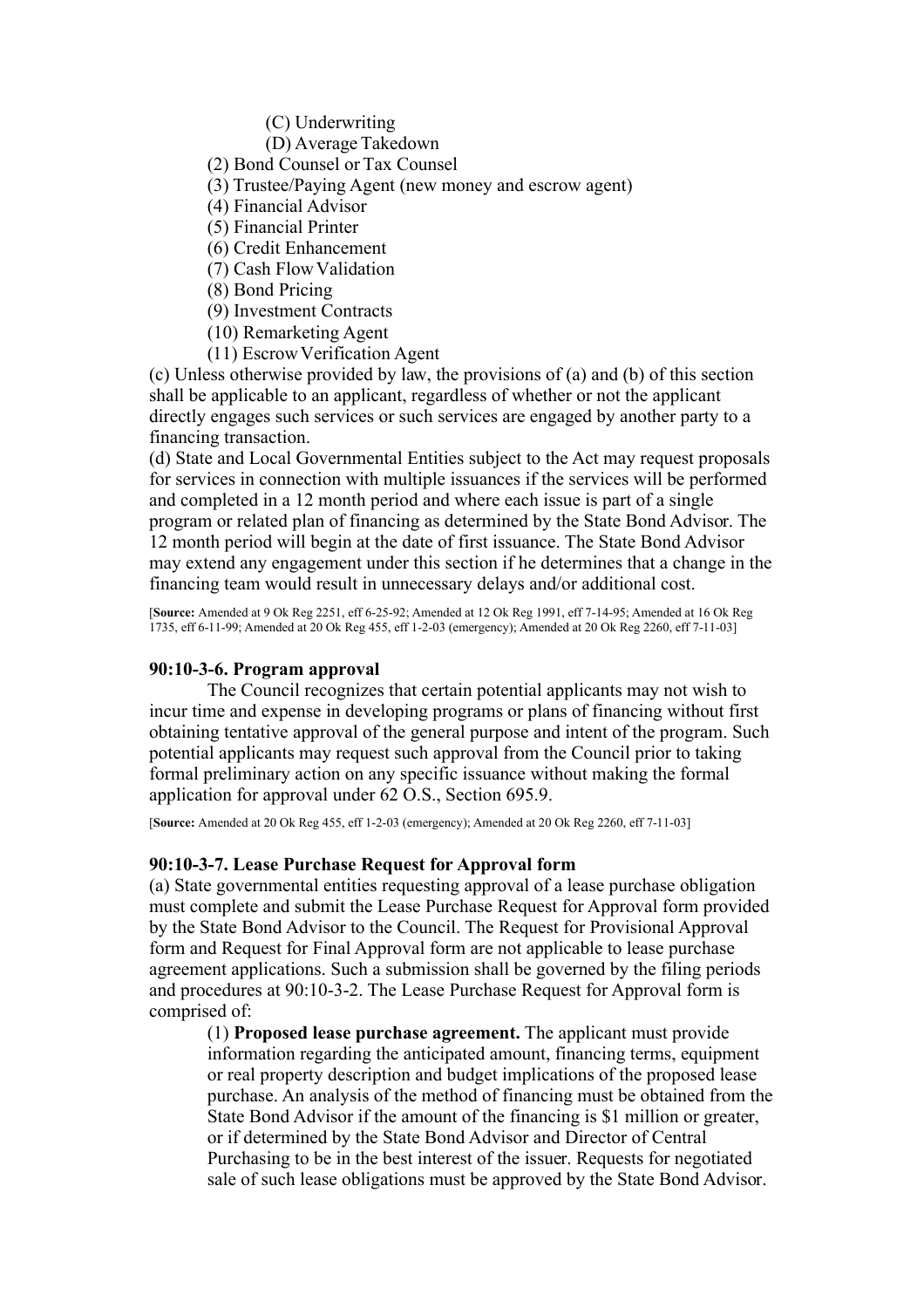[Title 74 O.S., Sections  $85.4$ (G) and  $85.4$ (I)]

(2) **User information.** The applicant must provide a description of the purpose, nature and need for the lease purchase.

(3) **Attachments.** The attachments requested include:

(A) Letter from body approving lease purchase agreement. (Examples: Regents, Regents for Higher Education, Commission, Board, etc.)

(B) Letter indicating whether litigation is pending or threatened concerning the applicant's outstanding and/or proposed obligations. (C) If the applicant is a College or University, it must complete the Outstanding Lease Purchase Information form provided by the State Bond Advisor.

(D) Where applicable, each applicant must provide a completed Department of Central Services Central Purchasing or Construction & Properties Requisition, Justification, etc.

(E) If lease purchasing computer or telecommunications equipment, the application must include a letter from Office of State Finance Information Services Division stating compliance with budget request; as well as the provisions of Title 62 O.S., Sections 41.5(m) and  $41.5(i)$ .

(F) For lease purchase requests of equipment related to an energy savings program (including those done through the Oklahoma Development Finance Authority's Master Lease Program), the following documentation must be provided with an application.

> (i) Any proposed Master Agreement; including, but not limited to, Guaranteed Savings Contract, Construction Draw Schedule, and Maintenance Agreement.

(ii) Any performance-based energy contract relating to the proposed lease obligation. Any such contract should be structured to allow the State adequate remedies in the event of an Energy Services Company's (Vendor's) default under the terms of the contract(s).

(iii) Any other bonds or guarantees to be entered into by the applicant in connection with the proposed lease obligation.

(b) Refer to 74 O.S., Section 85.4 for statutory limitations and requirements of State Governmental Entities entering into lease purchase agreements. The provisions of (a)(1) of this section do not exempt any application for lease purchase financing from the provisions of the statutes referenced.

(c) Applicants proposing to lease purchase equipment or real property with a cost of \$1 million or more, must consult with the State Bond Advisor as to the most costeffective method of financing. Title 74 O.S., Section 85.4 authorizes negotiated financings when determined by the Council of Bond Oversight to be more costeffective than competitive bidding through the Department of Central Services Central Purchasing Division. All provisions of the Bond Oversight and Reform Act apply to such negotiated financings. Prior to submitting an application for approval of a lease purchase of \$1 million or greater cost, an applicant should send notification to the State Bond Advisor. This notification shall include the following information, in order to determine the method of financing:

(1) Description of equipment and/or real property;

(2) Desired term of financing;

(3) Cost of equipment and/or real property;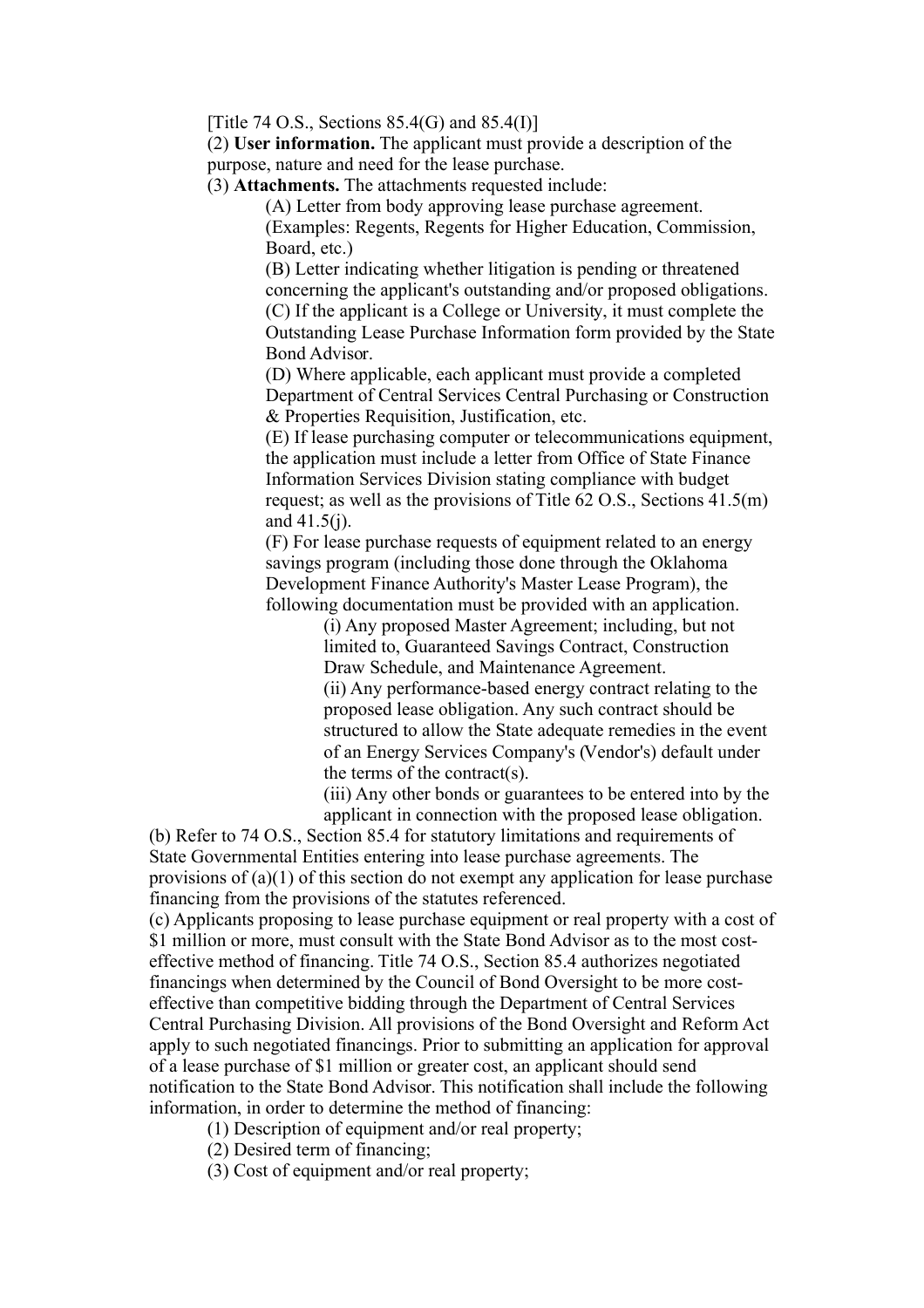(4) Source of funding of lease payments; and

(5) If equipment, letter from Director of Central Purchasing quoting interest rates which could be obtained through competitive bidding. The Director of Central Purchasing will contact at least three (3) certified leasing companies for interest rate quotations. The State Bond Advisor shall notify the issuer of the recommended method of financing. Issuers should give the State Bond Advisor at least two weeks to perform such analysis.

[**Source:** Amended at 8 Ok Reg 2527, eff 6-27-91; Amended at 9 Ok Reg 2251, eff 6-25-92; Amended at 12 Ok Reg 1991, eff 7-14-95; Amended at 16 Ok Reg 1735, eff 6-11-99; Amended at 20 Ok Reg 455, eff 1-2-03 (emergency); Amended at 20 Ok Reg 2260, eff 7-11-03]

# **90:10-3-8. Substantial changes to Council of Bond Oversight approved applications**

(a) The following shall be considered substantial changes to the nature of an obligation and shall require the issuer to submit a new application to the Council for approval:

(1) a change in the mode of the obligation from fixed rate to variable rate;

(2) an increase of more than 10% in the amount of variable rate obligations to be issued;

(3) an extension of the final maturity of the proposed issue;

(4) a change in the security pledge, excluding any decision by the issuer to utilize widely accepted credit enhancement techniques; and/or

(5) any other change the State Bond Advisor deems substantial.

(b) A change in the amount of the obligation shall not be deemed substantial if the amount of the proposed increase is not greater than 10% of the authorization. (c) If the amount of the change of an approved obligation is between 10% and 20% of the authorization, the State Bond Advisor shall, in his discretion, determine whether or not such change is substantial. The State Bond Advisor shall prepare a memorandum for the Council stating reasons as to why the increase is not considered a substantial change and does not need to be returned to the Council for approval.

(d) Any change in the amount of the obligation greater than 20% of the original amount approved shall be deemed a substantial change and must be resubmitted to the Council.

(e) All increases in the amount of obligations backed by the Credit Enhancement Reserve Fund shall be deemed substantial changes. For purposes of applications to approve obligations backed by the Credit Enhancement Reserve Fund, any resubmission of a previously approved application shall not constitute an "appeal" pursuant to 62 O.S., Section 695.9(B)(2).

(f) Approval shall expire one hundred eighty (180) days after such approval. If such approval expires, nothing shall prevent the State Governmental Entity from submitting a new application for Council approval.

(g) Applicants having received approval may request and the Oklahoma State Bond Advisor may grant, at the Oklahoma State Bond Advisor's discretion, a single onehundred-eighty-day extension. Any request for an extension must be made at least five (5) business days prior to the expiration of the original approval. Applicants failing to request an extension in this manner may re-file with the Council.

# **SUBCHAPTER 5. FEES**

<sup>[</sup>**Source:** Added at 9 Ok Reg 2252, eff 6-25-92; Amended at 9 Ok Reg 3831, eff 9-15-92; Amended at 10 Ok Reg 2569, eff 6-26-93; Amended at 16 Ok Reg 673, eff 12-28-98 (emergency); Amended at 16 Ok Reg 1735, eff 6-11-99; Amended at 20 Ok Reg 455, eff 1-2-03 (emergency); Amended at 20 Ok Reg 2260, eff 7-11-03]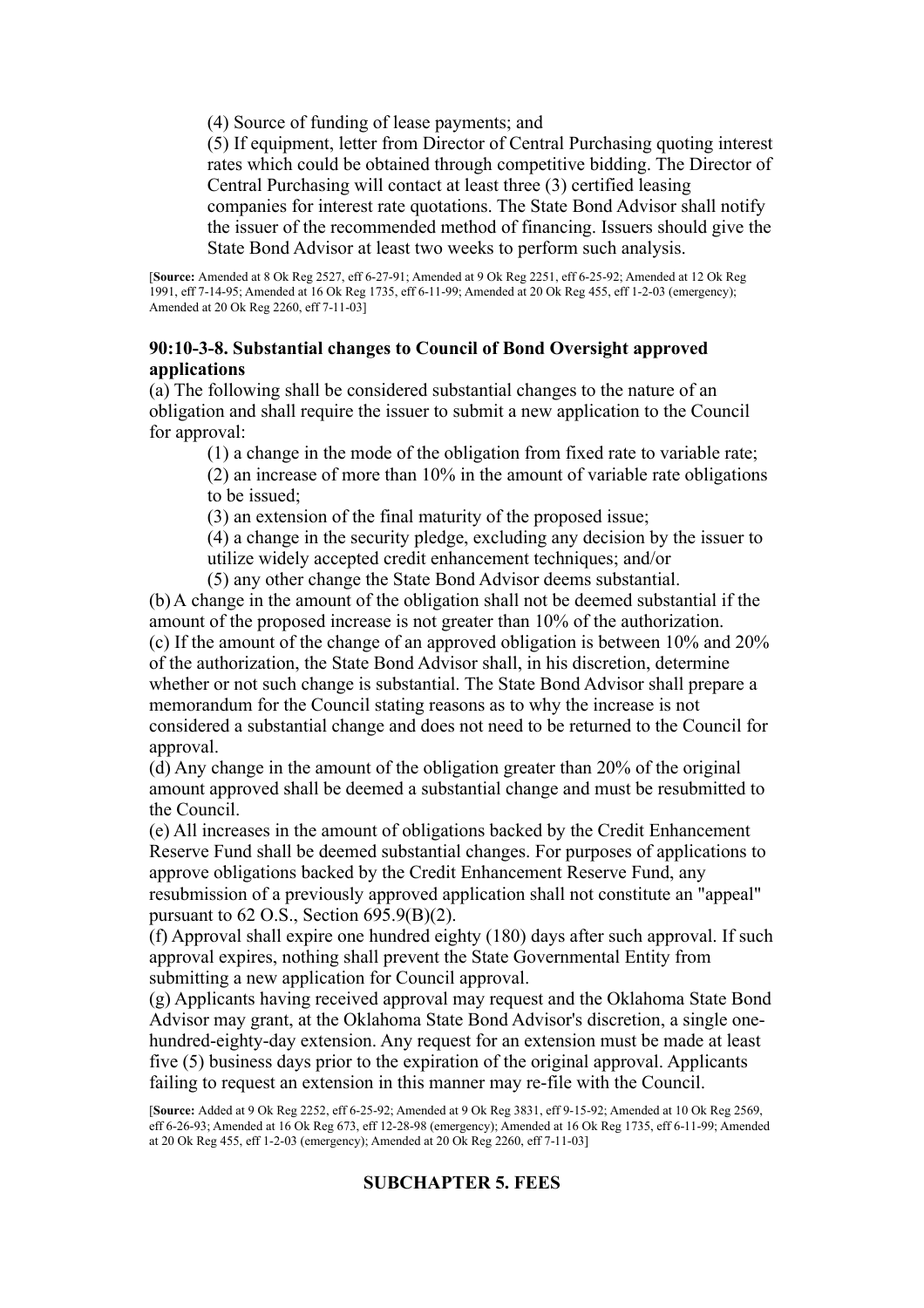## **90:10-5-1. Fee payment requirements**

(a) Applicants must pay a fee to the Council if their submitted application is approved by the Council or if their application is deemed approved by operation of law, but only if the financing subject to an application is issued and closed. The State Bond Advisor may enter into written agreements with issuers to provide for periodic payment if the approved obligation will be in the form of draws or a line of credit. The State Bond Advisor may waive fee payment if the issue is a conduit financing with a state entity loan program financed with bond proceeds. (b) The fee shall be paid to the Council by means of a check or negotiable instrument upon receipt of an invoice from the official office of the Council and shall be paid within two weeks.

[**Source:** Amended at 8 Ok Reg 2531, eff 6-27-91; Amended at 9 Ok Reg 2251, eff 6-25-92; Amended at 20 Ok Reg 455, eff 1-2-03 (emergency); Amended at 20 Ok Reg 2260, eff 7-11-03]

## **90:10-5-2. Fee schedule**

Fees (calculated by multiplying the principal amount times the applicable fee, as shown in the table below):

| <b>Principal Amount</b>                                       | Fee (expressed as basis points times principal)<br>amount of issuance or obligation) |
|---------------------------------------------------------------|--------------------------------------------------------------------------------------|
| First \$5 million                                             | 3 basis points (.0003)                                                               |
| In excess of \$5 million, up to and<br>including \$50 million | 2 basis points $(.0002)$                                                             |
| All amounts in excess of \$50<br>million                      | 1 basis point $(.0001)$                                                              |

[**Source:** Amended at 8 Ok Reg 2527, eff 6-27-91; Amended at 12 Ok Reg 1991, eff 7-14-95; Amended at 20 Ok Reg 455, eff 1-2-03 (emergency); Amended at 20 Ok Reg 2260, eff 7-11-03; Amended at 33 Ok Reg 1272, eff 9-11-16]

### **SUBCHAPTER 7. EVALUATION STANDARDS AND CRITERIA**

## **90:10-7-1. General**

The Council is mandated to make determinations regarding public purpose for which obligations are to be issued by State or Local Governmental Entities subject to Section 695.8 of the Act, in accordance with Title 60 of the Oklahoma Statutes, Sections 176, et seq, the Oklahoma Public Trust Act (the "Public Trust Act"). The Public Trust Act authorizes that obligations may be issued for authorized and proper public purpose. Limitations imposed in regard to public purpose as set out in the Public Trust Act and imposed as a result of statutory language therein may be specified by indenture documents that are the charter documents for a particular entity and/or in statutory language pertaining to a particular Issuer in other federal or state laws. Specified prohibitions in Title 60 in regard to the definition of a "proper public purpose" are previously set out in the definition section of this Chapter.

[**Source:** Amended at 20 Ok Reg 455, eff 1-2-03 (emergency); Amended at 20 Ok Reg 2260, eff 7-11-03]

### **90:10-7-2. Legal compliance**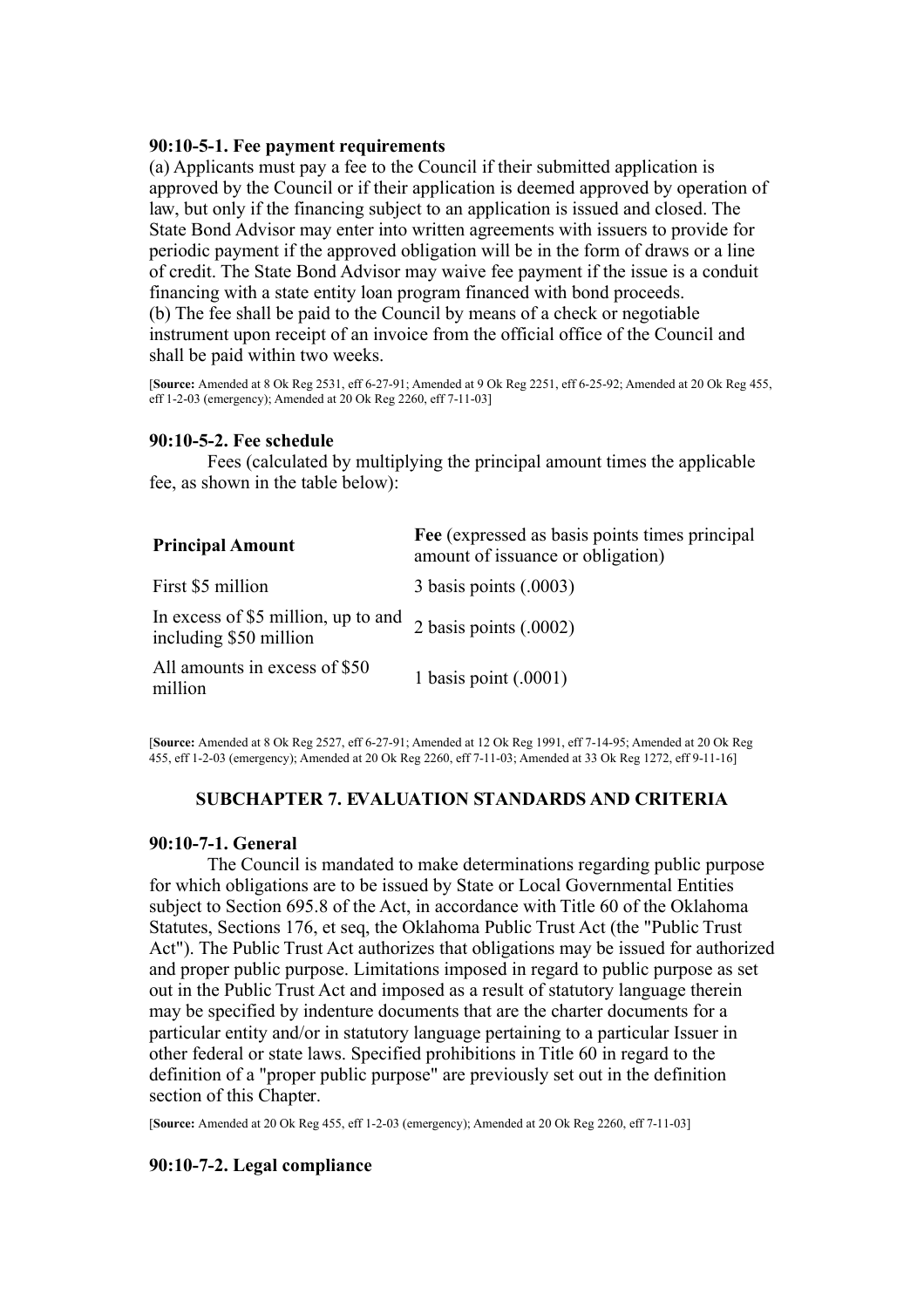Bearing the criteria of this Chapter in mind and within the limitations set thereby, the Council may consider the following items:

(1) **Compliance with state laws.** All issuances must be in compliance with applicable state laws.

(2) **Compliance with applicable Federal Laws, Rules, and Regulations.** Compliance with federal laws affecting environment, taxes, and other aspects of a particular program or project.

(3) **Compliance with trust indenture or enabling statutes of issuer.** The application and proposed project or program must be in compliance with the enabling document or statutes regarding each issuer subject to Council approval.

(4) **Eligibility.** The user of the proceeds for the proposed project or program must be eligible for the assistance sought.

[**Source:** Amended at 20 Ok Reg 455, eff 1-2-03 (emergency); Amended at 20 Ok Reg 2260, eff 7-11-03]

### **90:10-7-3. Authorized and proper public function or purpose**

(a) In its review of applications, the Council will determine whether the proposed obligations carry out an authorized and proper public function or purpose. The Council may consider the structure of the proposed transaction, the method of sale, and the extent to which the obligations will serve the purposes of the project or program and promote the interests and public welfare of the State of Oklahoma. (b) In the case of proposed refunding and advance refunding bond issues, the Council of Bond Oversight will interpret public purpose to be the extent to which the financing will achieve one or more of the following objectives:

(1) a net present value savings;

(2) changes to restrictive covenants in financing documents; and/or

(3) a restructuring of existing obligations in the event of fiscal distress that will provide relief from such distress.

(c) To ensure that an issue will achieve a public purpose, the Council may approve financing requests subject to the satisfaction of certain conditions, in accordance with 90:10-7-5(b).

[**Source:** Amended at 9 Ok Reg 2251, eff 6-25-92; Amended at 12 Ok Reg 1991, eff 7-14-95; Amended at 20 Ok Reg 455, eff 1-2-03 (emergency); Amended at 20 Ok Reg 2260, eff 7-11-03]

### **90:10-7-4. Criteria applicability**

The general criteria set forth in this subchapter shall constitute general guidelines and standards for application review and consideration by the Council. In all instances, each individual application must be reviewed and considered on its own merit. The criteria and standards set forth shall accordingly, be interpreted and applied to allow sufficient flexibility in the ultimate exercise of the Council's judgement and discretion.

[**Source:** Amended at 16 Ok Reg 1735, eff 6-11-99; Amended at 20 Ok Reg 455, eff 1-2-03 (emergency); Amended at 20 Ok Reg 2260, eff 7-11-03]

### **90:10-7-5. Documentation of Council action**

(a) The Council shall provide a written determination by means of a statement signed by the State Bond Advisor reflecting the decision of the Council with respect to its consideration of any application. Such statement shall be copied and sent to the applicant. If the application is disapproved, the statement will indicate the reason(s) for this determination.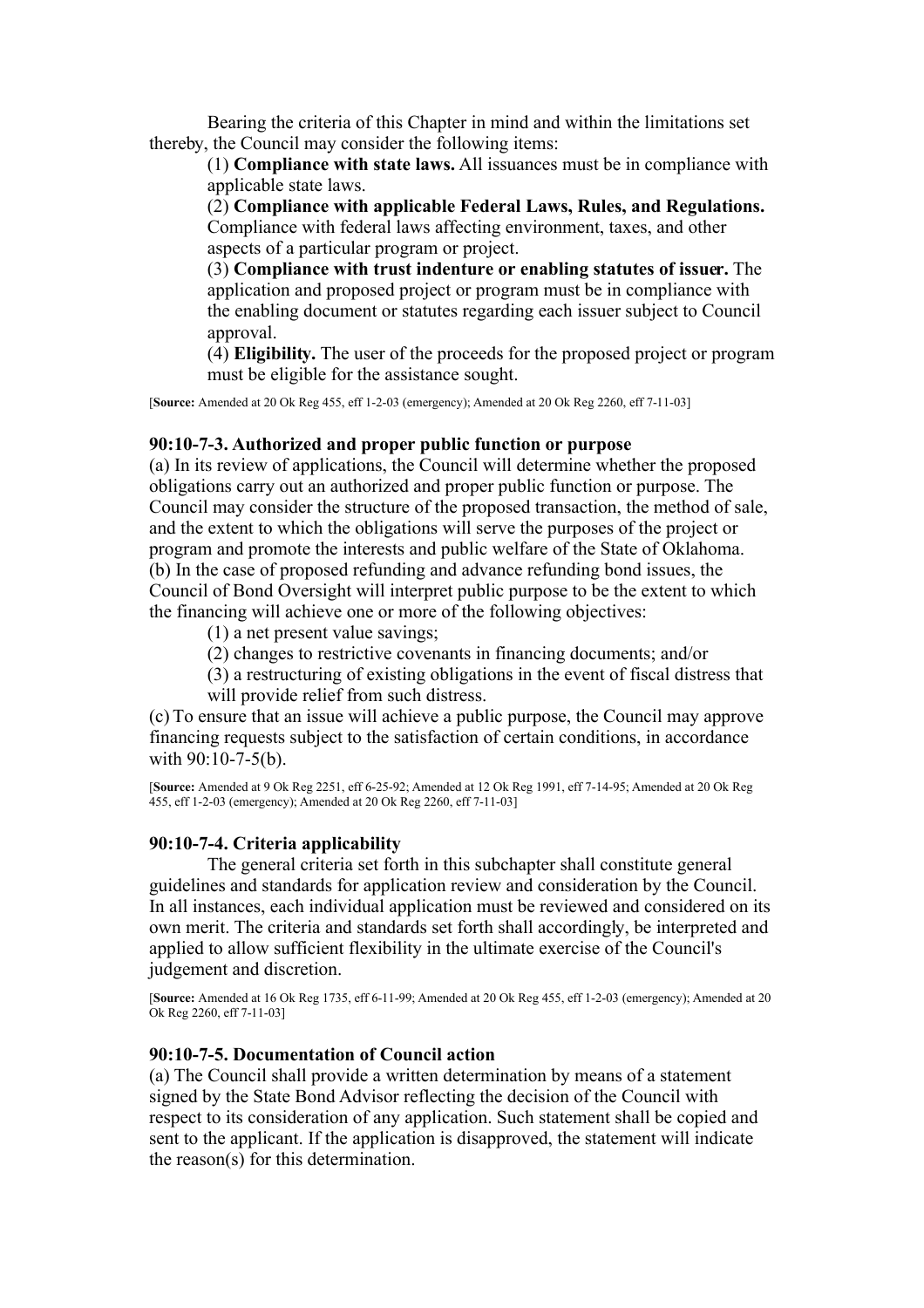(b) The Council may make its provisional or final approvals contingent upon certain conditions being met or material submitted. The Council may delegate the authority to determine if these conditions have been met or the sufficiency of the material to the State Bond Advisor on an application by application basis. The Council may also delegate to the State Bond Advisor the authority to sign, on behalf of the Council, written statements setting forth the Council's actions on applications to the Council.

(c) The Council may grant conditional final approval in cases where additional information is needed. In such a conditional approval, the Council may require the issuer to appear before the Council at a later time to present additional information before final approval. Where a delay until the next Council meeting would be detrimental to the issuer, the Council may authorize the State Bond Advisor to determine if the additional information provided is sufficient to meet the stated requirements of the Council.

(d) In the case of disapproval, except of proposed obligations supported by the Credit Enhancement Reserve Fund, the applicant may request rehearing or reconsideration of the disapproval by submitting a new application to the Council along with an explanation of the basis for the appeal or reconsideration within ten (10) days of disapproval.

(e) If a previously disapproved application is reconsidered, the Council shall first vote on whether or not to reconsider the application. Only if the Council affirmatively votes to reconsider such an application shall the Council proceed to vote on the merits of the proposed financing.

[**Source:** Amended at 9 Ok Reg 2251, eff 6-25-92; Amended at 20 Ok Reg 455, eff 1-2-03 (emergency); Amended at 20 Ok Reg 2260, eff 7-11-03]

## **SUBCHAPTER 9. REPORTING**

### **90:10-9-1. Closing documentation to the State Bond Advisor**

(a) Prior to closing, issuers subject to Council approval must obtain the State Bond Advisor's approval of all fees and expenses paid or to be paid in connection with the transaction. Such approval shall be obtained on a form provided for that purpose by the State Bond Advisor. For the approval of any fees or expenses that may not be known prior to closing, the issuer shall make arrangements with the State Bond Advisor for formal approval of such fees and expenses when final information is available. Such post-closing approval will become a part of the official record of the transaction.

(b) In the case of State or Local Governmental Entity obligations subject to Council approvals, the following documents shall be submitted to the State Bond Advisor within thirty days of the closing of a bond issue or obligation transaction:

(1) Official Notice of Sale, Official Statement, Private Placement memorandum or other applicable document indicating the conditions, amortization, pricing, and terms of a bond or Certificate of Participation sale; or

(2) a copy of an executed lease purchase agreement along with amortization schedules. For all certificated lease obligations, whether sold publicly or privately placed, the issuer shall provide a schedule showing the dates of repayment for all certificates.

(c) Within two working days of a bond closing, a State or Local Governmental Entity subject to Council approval shall notify the State Bond Advisor in writing and/or orally of such closing including, but not limited to, the date and amount of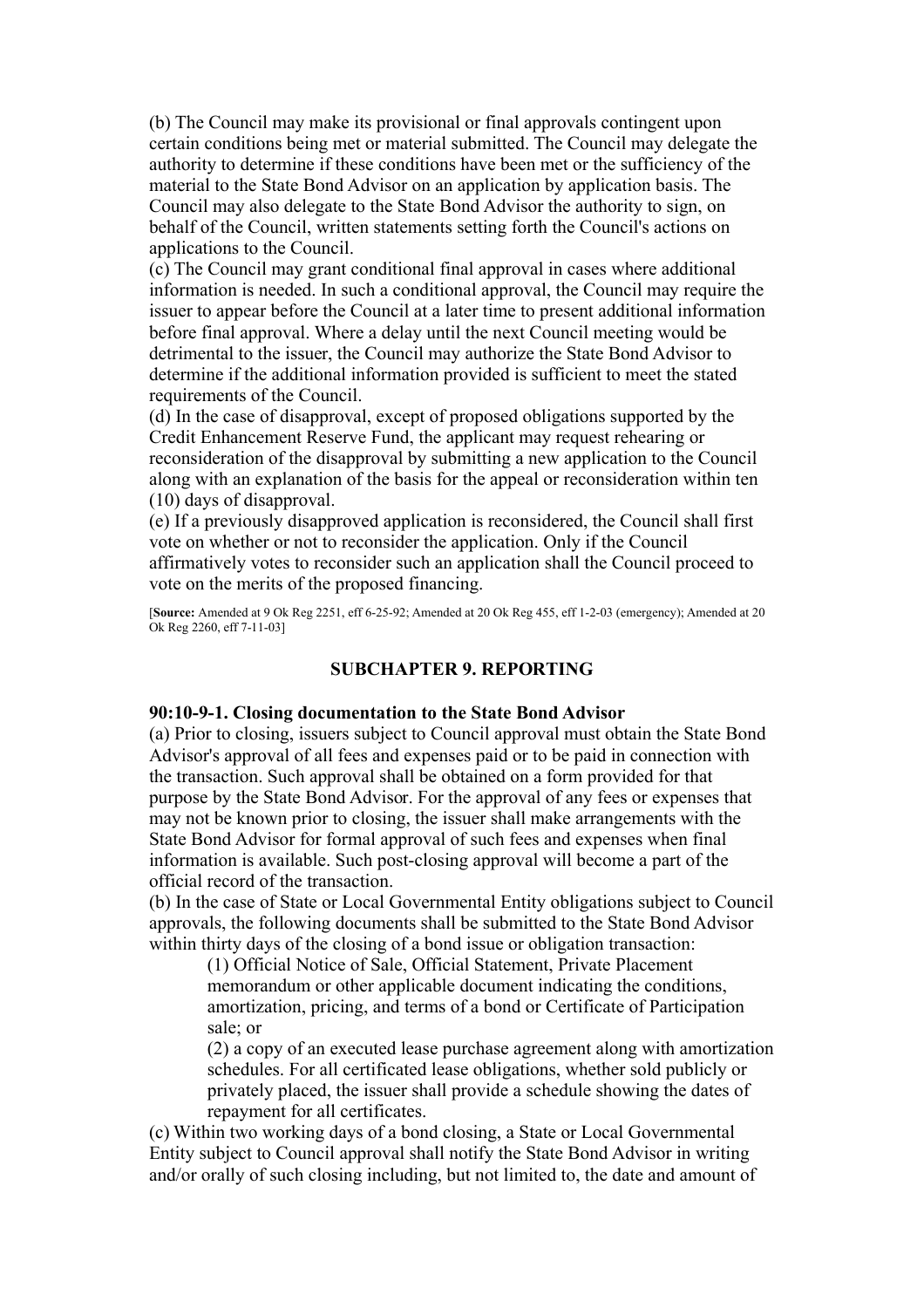issuance.

[**Source:** Amended at 8 Ok Reg 2532, eff 6-27-91; Amended at 9 Ok Reg 2251, eff 6-25-91; Amended at 20 Ok Reg 455, eff 1-2-03 (emergency); Amended at 20 Ok Reg 2260, eff 7-11-03]

#### **90:10-9-2. Local governmental entities**

(a) Local Governmental Entity issuers whose obligations are not subject to Council approval, must file a copy of the Official Statement, Offering Circular or Private Placement Memorandum within ten days following the date funds become available to the issuer from the sale of the obligations. In addition, the Local Governmental Entity must also complete and file the Notice by Local Governmental Entity form provided by the State Bond Advisor. This form shall include, but not be limited to the following:

(1) issue information including size, dated date, delivery date and maturity schedule;

(2) interest rates and reoffering yields; and

(3) call provisions; and

(4) a listing of the fees paid by the issuer, or by any third party on behalf of the issuer, for services rendered in connection with the issuance or sale of the obligations, whether or not such fees are paid with proceeds of the obligations.

[**Source:** Amended at 8 Ok Reg 2527, eff 6-27-91; Amended at 12 Ok Reg 1991, eff 7-14-95; Amended at 20 Ok Reg 455, eff 1-2-03 (emergency); Amended at 20 Ok Reg 2260, eff 7-11-03]

## **90:10-9-3. Confirmation of issuance [REVOKED]**

[**Source:** Amended at 8 Ok Reg 2527, eff 6-27-91; Revoked at 12 Ok Reg 1991, eff 7-14-95]

## **SUBCHAPTER 11. CREDIT ENHANCEMENT RESERVE FUND APPLICATIONS**

## **90:10-11-1. General**

When the Oklahoma Development Finance Authority ("ODFA") submits an application for approval of a Credit Enhancement Reserve Fund ("Fund") financing, the Council shall evaluate the application for approval of the issuance of the ODFA's underlying obligation, and the request for coverage by the Fund, as two (2) separate matters. The issuance of the underlying obligation shall be evaluated using the criteria and standards contained in Subchapter 7 [90:10-7]. The Application for the granting of credit enhancement by the Fund shall be considered by the Council using the standards and criteria of this subchapter.

[**Source:** Amended at 8 Ok Reg 2527, eff 6-27-91; Amended at 20 Ok Reg 455, eff 1-2-03 (emergency); Amended at 20 Ok Reg 2260, eff 7-11-03]

### **90:10-11-2. Evaluation standards and criteria**

(a) Pursuant to Section 5063.4 (F) of Title 74 and Section 695.8 (A)(4) of Title 62, the Council is given the authority to approve or disapprove the granting of credit enhancement on any obligation of the ODFA, to the extent they are to be enhanced or supported by the Fund. Because the granting of credit enhancement from the Fund carries with it a pledge to issue general obligation bonds of the State of Oklahoma to be paid by the taxpayers of Oklahoma, it is necessary for the Council to adopt standards and criteria with which to evaluate such applications. When evaluating applications for the granting of credit enhancement by the Fund, the Council shall consider the following: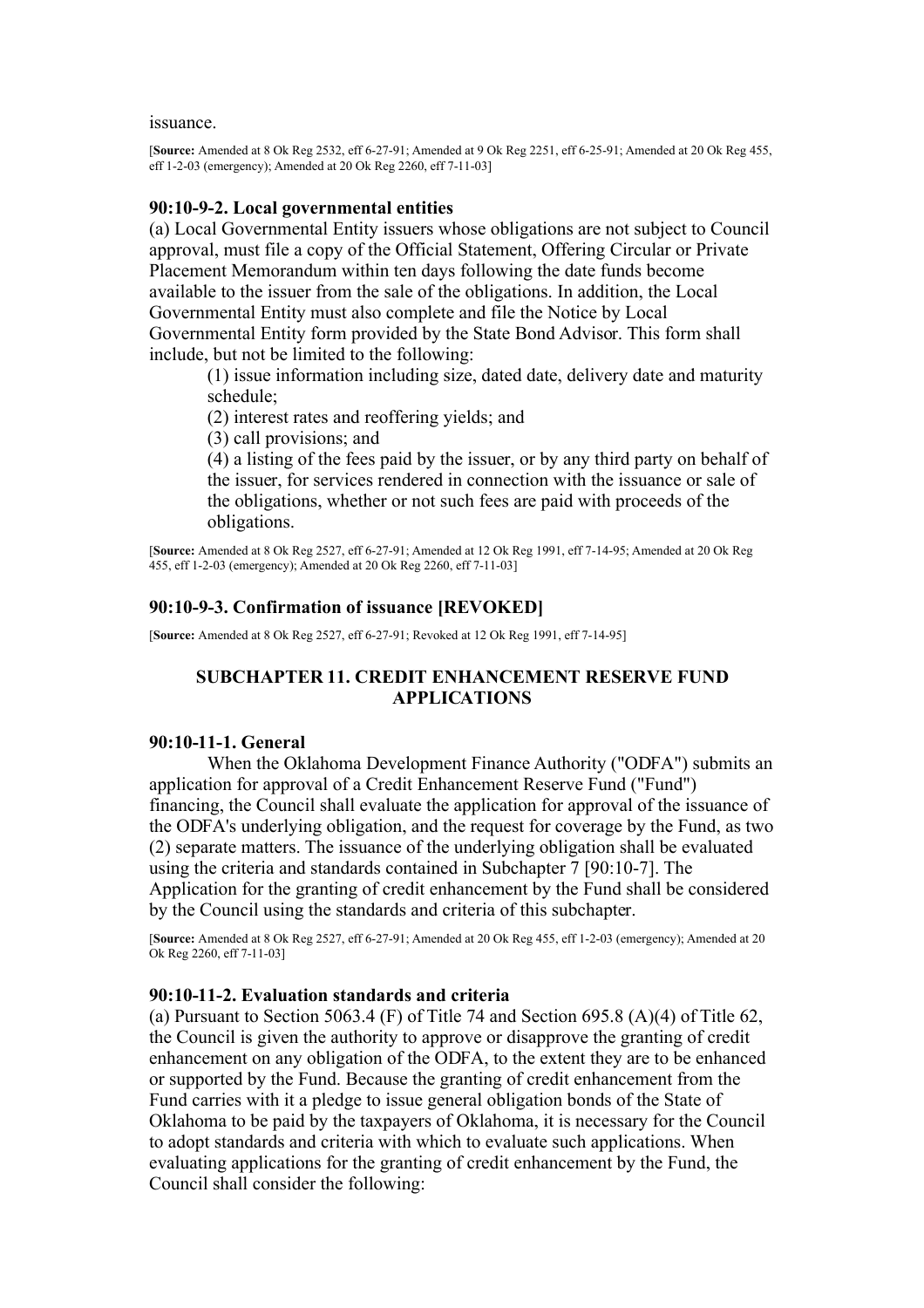(1) Whether the ODFA adopted sufficient rules, policies, and regulations to insure that it can adequately perform its statutory duties relating to the management of the Fund and the evaluation of obligations proposed to be covered by the Fund consistent with 5063.3(A) and 5063.4 of Title 74 of the Credit Enhancement Reserve Fund Act.

(2) Whether rules, regulations, and policies governing the Credit Enhancement Reserve Fund program adequately and sufficiently fulfill the intents and purposes of the Credit Enhancement Reserve Fund Act. In making this determination, the Council shall review the findings of the Program Development and Credit Review Committee [74 O.S., Section 5062.6a].

(3) With respect to individual applications for Council approval, in making a determination to approve or disapprove such applications, the Council shall consider a written report for each application prepared by the Committee. While the Council shall consider the information contained in reports filed by the Committee, the Council shall not be bound to accept the conclusions reached by the Committee in making its determination to approve or disapprove an application. The individual reports shall include:

(A) a determination by the Committee regarding the extent to which an application complies with Rules Regarding the Administration of the Credit Enhancement Reserve Fund as implemented by the Oklahoma Development Finance Authority; and

(B) the assignment of a credit rating indicating the level of risk associated with each application.

(b) The Council of Bond Oversight may establish maximum compensation levels to be paid to individuals and firms acting in a fiduciary capacity in connection with Credit Enhancement Reserve Fund Program financings, as provided in 62 O.S. 695.8A.4.c.

[**Source:** Amended at 8 Ok Reg 2527, eff 6-27-91; Amended at 16 Ok Reg 673, eff 12-28-98 (emergency); Amended at 16 Ok Reg 1735, eff 6-11-99; Amended at 20 Ok Reg 455, eff 1-2-03 (emergency); Amended at 20 Ok Reg 2260, eff 7- 11-03]

## **CHAPTER 15. ADMINISTRATION OF THE OKLAHOMA PRIVATE ACTIVITY BOND ALLOCATION ACT**

[**Authority:** 62 O.S., §§ 695.8(A), 695.11A, and 695.21 et seq.] [**Source:** Codified 6-27-91]

## **SUBCHAPTER 1. GENERAL PROVISIONS**

### **90:15-1-1. Purpose and scope**

The State Bond Advisor is responsible for implementing the Oklahoma Private Activity Bond Allocation Act found at 62 O.S., Section 695.21 et seq. The State Bond Advisor is engaged by the Council of Bond Oversight. This Chapter is issued pursuant to the rulemaking authority of the Council of Bond Oversight. In order to provide guidelines to local and state bond issuers which are subject to the Act and wish to issue Private Activity bonds or Mortgage Credit Certificates subject to annual volume ceilings pursuant to federal law, this Chapter establishes pools and registers, including the Consolidated Pool and the Carryforward register, from which certain types of private activity bonds or mortgage credit certificates may be issued, allocation procedures, time frames, and information required on application forms provided by the State Bond Advisor for such entities in order to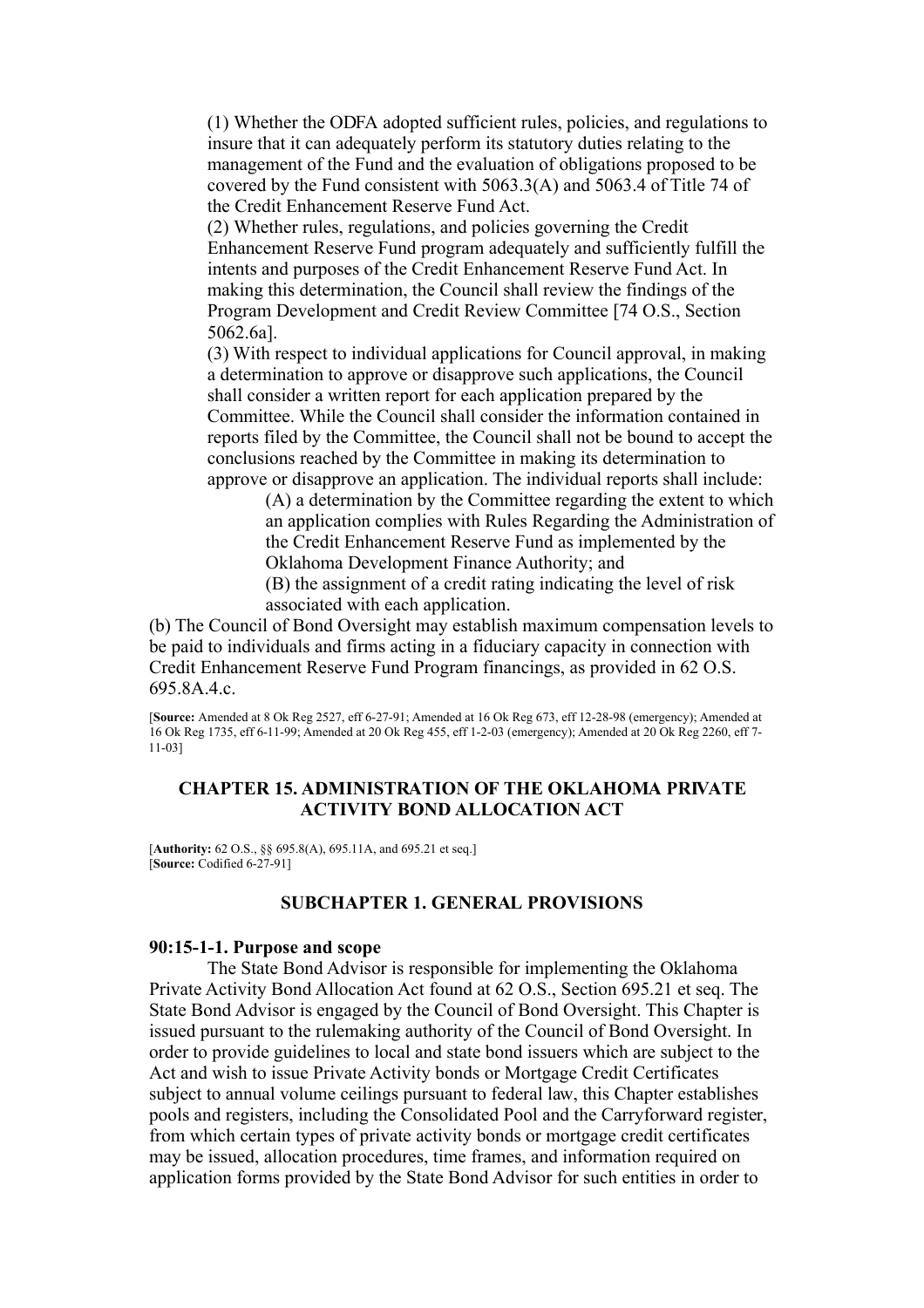facilitate the business of the State Bond Advisor and such entities.

[**Source:** Added at 8 Ok Reg 2517, eff 6-27-91; Amended at 20 Ok Reg 462, eff 1-2-03 (emergency); Amended at 20 Ok Reg 2269, eff 7-11-031

## **90:15-1-2. Statutory definitions**

The following terms are defined in 62 O.S., Section 695.23:

(1) Application for state ceiling allocation

(2) Carryforward

(3) Confirmation

(4) Consolidated Pool

(5) Exempt facility bonds

(6) Final certification or final certificate

(7) Internal Revenue Code

(8) Issued

(9) Issuer or issuing authority

(10) Local issuer

(11) Mortgage credit certificate election

(12) Mortgage credit certificates

(13) Private activity bonds or bonds

(14) Qualified small issue

(15) Qualified student loan bonds

(16) State

(17) State Bond Advisor

(18) State ceiling

(19) State issuer

[**Source:** Added at 8 Ok Reg 2517, eff 6-27-91; Amended at 12 Ok Reg 1997, eff 7-14-95; Amended at 16 Ok Reg 675, eff 12-28-98 (emergency); Amended at 16 Ok Reg 1739, eff 6-11-99; Amended at 20 Ok Reg 2269, eff 7-11-03]

# **90:15-1-3. Additional definitions**

The following words or terms, when used in this Chapter, shall have the following meaning, unless the context clearly indicates otherwise:

**"Accepted allocation"** means an allocation made and not rejected by the applicant within ten (10) days.

**"Act"** shall refer to the Oklahoma Private Activity Bond Allocation Act [62 O.S., Section 695.21 et seq. as amended].

**"Allocation"** means a portion of the state's volume ceiling. An issuer receives an allocation upon receipt of a written confirmation of an allocation by the State Bond Advisor.

**"Beneficiary"** means the person, firm or other entity on whose behalf obligations are issued and used.

**"Chronological order"** for purposes of administering the Act, means the order in which applications are received, as evidenced by the date and time stamp recorded on each application by the State Bond Advisor. All completed applications received prior to or at 8:00 a.m. on the first business day of each year shall all be recorded as having been received at the same time.

**"Completed application"** means a completed Private Activity State Ceiling Allocation Application, provided by the State Bond Advisor, and all required attachments and supporting information, as determined by the State Bond Advisor.

**"Identical beneficial use"** means obligations issued for the acquisition, construction or rehabilitation of the same facilities serving the same geographic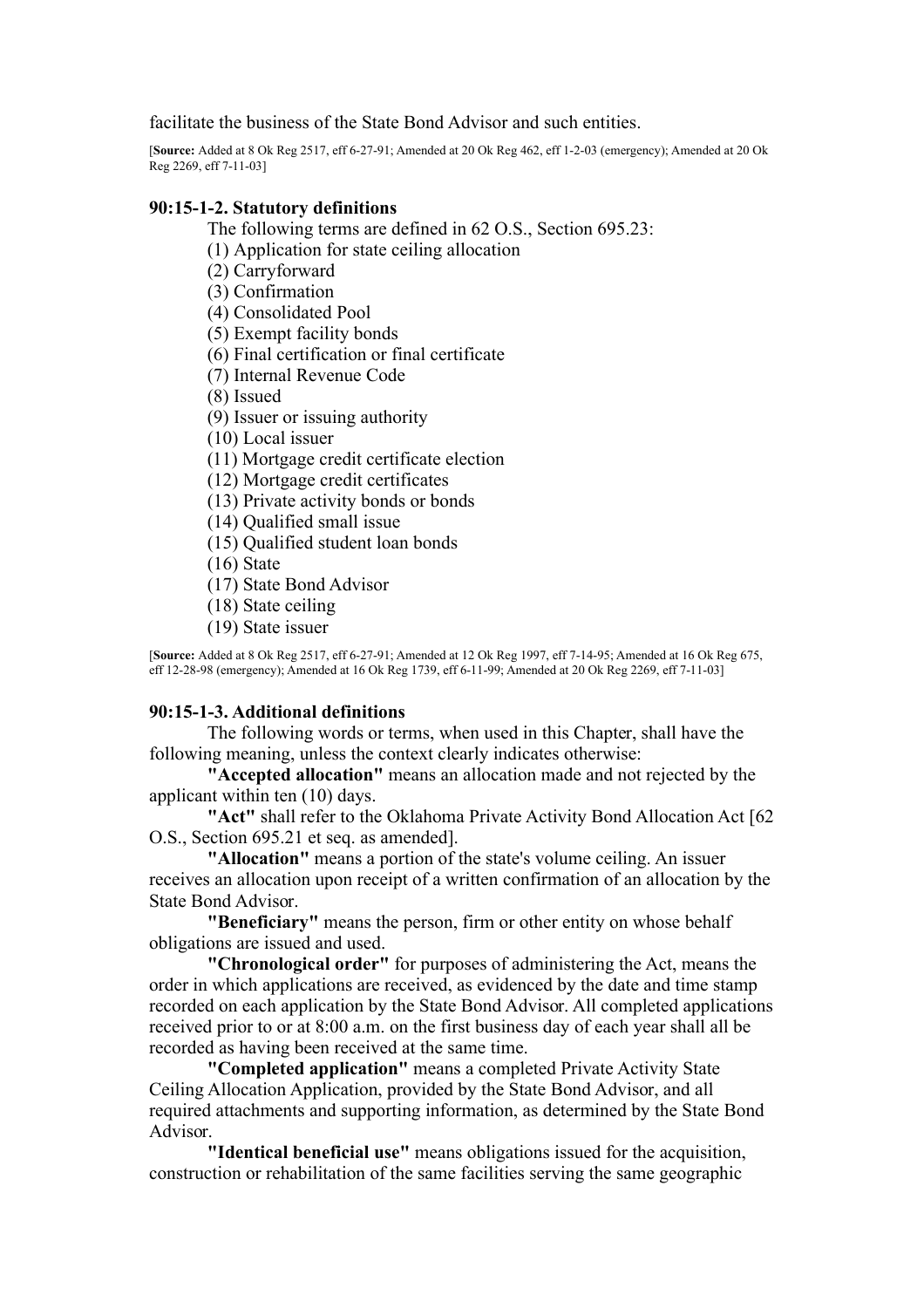area or population.

**"Issuer's agents or representatives"** means legal counsel, underwriters or financial advisors employed by an issuer to sell bonds or assist with filing or administering mortgage credit certificate programs.

**"Open Records Act"** means the Oklahoma Open Records Act, 51 O.S. Section 24A.1. et seq.

**"Partial confirmation"** means a confirmation in an amount less than a requested allocation.

**"Permanent status on a register"** means an application, as determined by the State Bond Advisor, that is complete and meets the requirements, where appropriate, of 90:15-9-2 through 90:15-9-4.

**"Provisional status on a register"** means the date and time of receipt of an application prior to a determination of completeness, or where appropriate, a determination of demand pursuant to 90:15-9-2 through 90:15-9-4.

**"Register"** means a record of entries made of applications according to the chronological order of applications. Confirmations shall be issued based on an application's chronological order on a register, provided only applications classified as permanent shall establish chronological order. Registers shall be established for each of the pools created by the Act, as well as carryforward applications. Registers will be used to track the status of applications from the time of application through the issuance of any confirmations, and receipt of final confirmations.

[**Source:** Added at 8 Ok Reg 2517, eff 6-27-91; Amended at 12 Ok Reg 1997, eff 7-14-95; Amended at 16 Ok Reg 675, eff 12-28-98 (emergency); Amended at 16 Ok Reg 1739, eff 6-11-99; Amended at 20 Ok Reg 2269, eff 7-11-03]

### **90:15-1-4. Severability**

Each provision of this Chapter is severable. If any provision is declared invalid, the invalidity will not affect any other provisions of this Chapter.

[**Source:** Added at 8 Ok Reg 2517, eff 6-27-91]

#### **90:15-1-5. Interpretation of Chapter**

This Chapter and procedures are adopted to simplify procedure, avoid delays, save expenses, and facilitate implementation of the Oklahoma Private Activity Bond Allocation Act by the State Bond Advisor. To that end, this Chapter will be given a fair and impartial construction. This Chapter shall be cumulative to the Oklahoma Administrative Procedures Act. [75 O.S., Section 250 et seq.]

[**Source:** Added at 8 Ok Reg 2517, eff 6-27-91]

# **SUBCHAPTER 3. GENERAL OPERATIONS OF THE STATE BOND ADVISOR**

## **90:15-3-1. Official office**

The Office of the State Bond Advisor is located at 5900 N. Classen Court, Oklahoma City, Oklahoma 73118. The telephone number is (405) 602-3100 and the facsimile number is (405) 848-3314. The official office hours are from 8:00 a.m. to 5:00 p.m. Central Time, Monday through Friday, except legal holidays.

[**Source:** Added at 8 Ok Reg 2517, eff 6-27-91; Amended at 10 Ok Reg 2571, eff 6-26-93; Amended at 20 Ok Reg 462, eff 1-2-03 (emergency); Amended at 20 Ok Reg 2269, eff 7-11-03]

## **90:15-3-2. Records**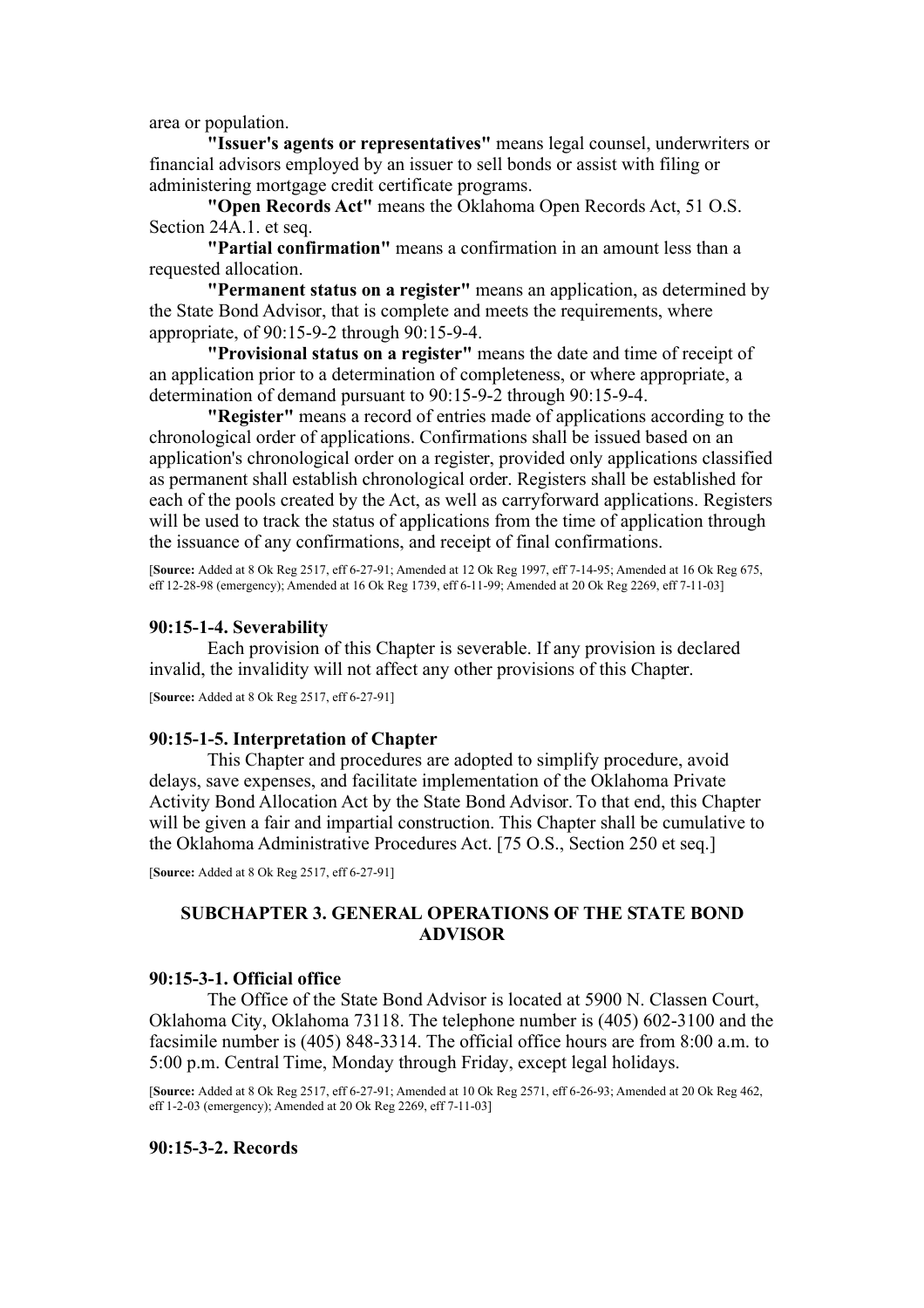(a) **Open Records.** All requests for the public records of the Council will be made through the State Bond Advisor who will be charged with making the public records of the Council available for inspection by or copying to the requesting party during normal hours. The Council will charge \$0.25 per page for each copy of a public record made upon written request, except as provided in (b) of this section. The State Bond Advisor will decide if the request is for a record not otherwise made confidential under the Open Records Act and other Oklahoma Law. The State Bond Advisor is authorized to discuss this decision with the Office of the Attorney General of the State of Oklahoma as may become necessary. Except information that is confidential or commercially sensitive as described above, or specifically kept confidential under Oklahoma or federal law, all documents or other records of the Council will be open for public inspection and copying.

(b) **Confirmation records.** The State Bond Advisor will keep continuous and cumulative records to track bond issuances and/or mortgage credit certificate elections that use a portion of the state's annual volume ceiling. The State Bond Advisor shall not award any new confirmations, if such confirmations would cause the state's volume ceiling to be exceeded. Records will include:

(1) final certification of actual bond issuances and mortgage credit certificate elections subject to confirmations;

(2) confirmations of allocations of the volume ceiling for bonds or mortgage credit certificates which have not been closed or elections filed (i.e. confirmations pending final certifications); and;

(3) confirmations of carryforward assignments to issuers.

(c) **Fee for confirmation records.** State or local issuers may obtain a copy of these records upon written request and payment of a \$15 fee. Fees collected shall be deposited to the General Revenue Fund.

[**Source:** Added at 8 Ok Reg 2517, eff 6-27-91; Amended at 20 Ok Reg 462, eff 1-2-03 (emergency); Amended at 20 Ok Reg 2269, eff 7-11-03]

# **SUBCHAPTER 5. ANNUAL STATE CEILING: GENERAL [REVOKED]**

# **90:15-5-1. Notice publication; calculation [REVOKED]**

[**Source:** Added at 8 Ok Reg 2517, eff 6-27-91; Revoked at 10 Ok Reg 2571, eff 6-26-93]

# **SUBCHAPTER 7. STATE CEILING POOLS AND ALLOCATIONS TO POOLS**

# **90:15-7-1. General scope and applicability; calculation of deadlines and time periods**

(a) For the period of January 1st to September 1st at 5:00 p.m. of each calendar year, the Act establishes various pools from which allocations can be made. The provisions of this Subchapter apply to this time period. Each pool represents a categorical set-aside of the state ceiling for one or more types of private activity bonds or mortgage credit certificates.

(b) The State Bond Advisor shall accept applications for allocation of private activity cap beginning at 8:00 a.m. on the first business day of each calendar year. All applications received on or before 8:00 a.m. on the first business day of each calendar year shall be logged as having been received at the same time. As a convenience to applicants, the State Bond Advisor may review applications prior to 8:00 a.m. on the first business day of each year to ensure that such applications are complete. However, no such application will be logged or recorded as having been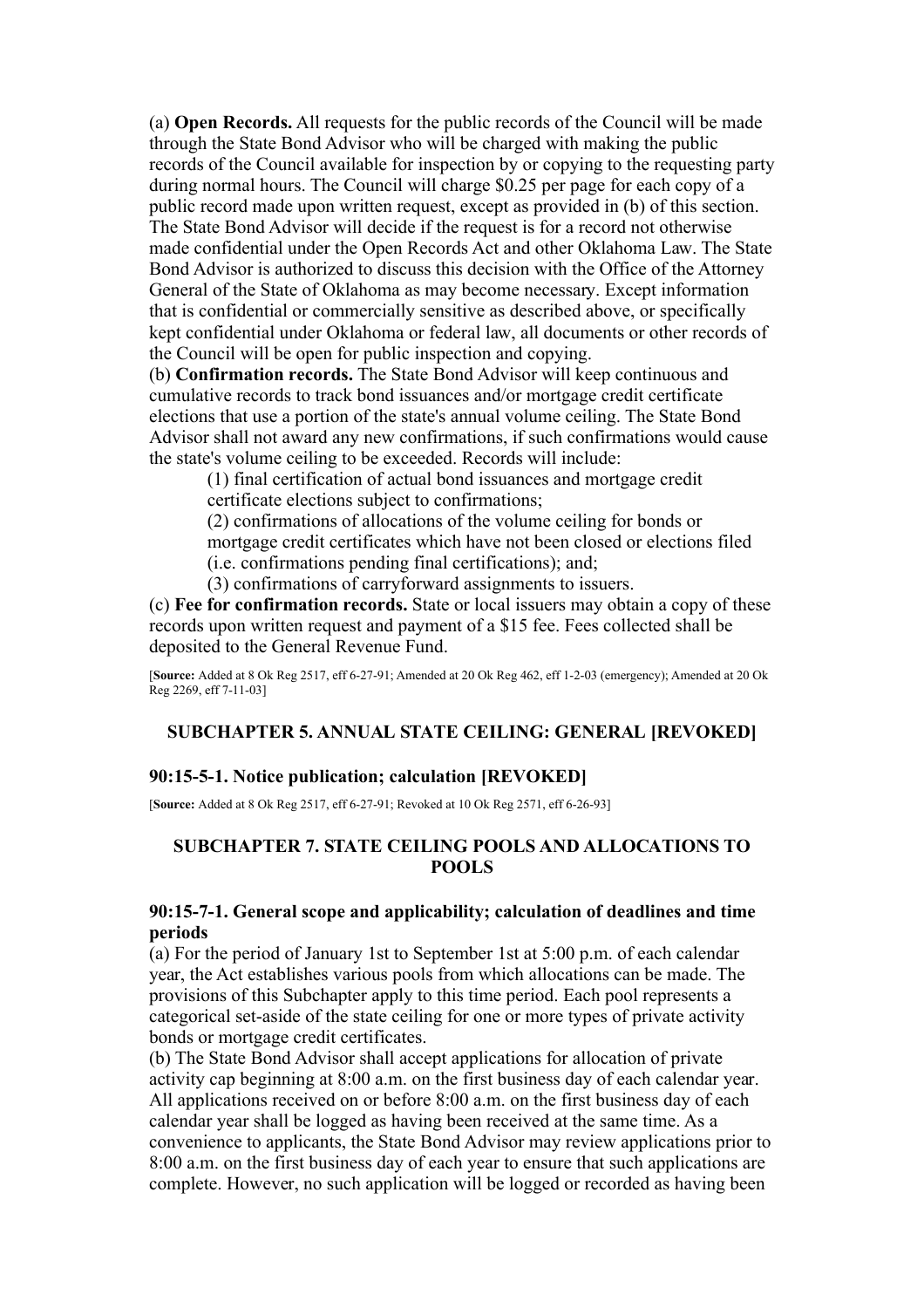received until 8:00 a.m. on the first business day of the applicable year. (c) If any prescribed dates of this Chapter or the Act fall upon non-official business days, then the official business day that such action will take place will be the last official business day before a deadline and/or the first official business day following a new time period prescribed by this Chapter.

(d) If federal law fails to extend any of the tax-exempt programs related to the private activity bond cap allocation, the amounts that would be allocated to the respective pools may be used for other qualified private activity bonds on a firstcome, first-served basis. All other provisions of this Chapter and the Act will be applicable.

[**Source:** Added at 8 Ok Reg 2517, eff 6-27-91; Amended at 9 Ok Reg 2255, eff 6-25-92; Amended at 10 Ok Reg 2571, eff 6-26-93; Amended at 12 Ok Reg 1997, eff 7-14-95; Amended at 16 Ok Reg 675, eff 12-28-98 (emergency); Amended at 16 Ok Reg 1739, eff 6-11-99; Amended at 20 Ok Reg 2269, eff 7-11-03]

## **90:15-7-2. Qualified Small Issue Pool [REVOKED]**

[**Source:** Added at 8 Ok Reg 2517, eff 6-27-91; Revoked at 10 Ok Reg 2571, eff 6-26-93; Added at 12 Ok Reg 1997, eff 7-14-95; Amended at 16 Ok Reg 675, eff 12-28-98 (emergency); Amended at 16 Ok Reg 1739, eff 6-11-99; Revoked at 20 Ok Reg 2269, eff 7-11-03]

# **90:15-7-3. Exempt Facility Pool [REVOKED]**

[**Source:** Added at 8 Ok Reg 2517, eff 6-27-91; Revoked at 10 Ok Reg 2571, eff 6-26-93; Added at 12 Ok Reg 1997, eff 7-14-95; Amended at 16 Ok Reg 675, eff 12-28-98 (emergency); Amended at 16 Ok Reg 1739, eff 6-11-99; Revoked at 20 Ok Reg 2269, eff 7-11-03]

## **90:15-7-4. Student Loan Pool [REVOKED]**

[**Source:** Added at 8 Ok Reg 2517, eff 6-27-91; Amended at 10 Ok Reg 2571, eff 6-26-93; Amended at 16 Ok Reg 675, eff 12-28-98 (emergency); Amended at 16 Ok Reg 1739, eff 6-11-99; Revoked at 20 Ok Reg 2269, eff 7-11-03]

# **90:15-7-5. State Issuer Pool [REVOKED]**

[**Source:** Added at 8 Ok Reg 2517, eff 6-27-91; Revoked at 10 Ok Reg 2571, eff 6-26-93; Added at 12 Ok Reg 1997, eff 7-14-95; Amended at 16 Ok Reg 675, eff 12-28-98 (emergency); Amended at 16 Ok Reg 1739, eff 6-11-99; Revoked at 20 Ok Reg 2269, eff 7-11-03]

# **90:15-7-6. Local Issuer Single Family Pool [REVOKED]**

[**Source:** Added at 8 Ok Reg 2517, eff 6-27-91; Revoked at 10 Ok Reg 2571, eff 6-26-93; Added at 12 Ok Reg 1997, eff 7-14-95; Amended at 16 Ok Reg 675, eff 12-28-98 (emergency); Amended at 16 Ok Reg 1739, eff 6-11-99; Revoked at 20 Ok Reg 2269, eff 7-11-03]

# **90:15-7-7. Beginning Agricultural Producer Pool [REVOKED]**

[**Source:** Added at 12 Ok Reg 1997, eff 7-14-95; Amended at 16 Ok Reg 675, eff 12-28-98 (emergency); Amended at 16 Ok Reg 1739, eff 6-11-99; Revoked at 20 Ok Reg 2269, eff 7-11-03]

# **90:15-7-8. Oklahoma Housing Finance Agency Pool [REVOKED]**

[**Source:** Added at 16 Ok Reg 675, eff 12-28-98 (emergency); Added at 16 Ok Reg 1739, eff 6-11-99; Revoked at 20 Ok Reg 2269, eff 7-11-03]

### **90:15-7-9. Economic Development Pool [REVOKED]**

[**Source:** Added at 16 Ok Reg 675, eff 12-28-98 (emergency); Added at 16 Ok Reg 1739, eff 6-11-99; Amended at 20 Ok Reg 462, eff 1-2-03 (emergency); Revoked at 20 Ok Reg 2269, eff 7-11-03]

# **SUBCHAPTER 9. APPLICATION AND LOGGING PROCEDURES**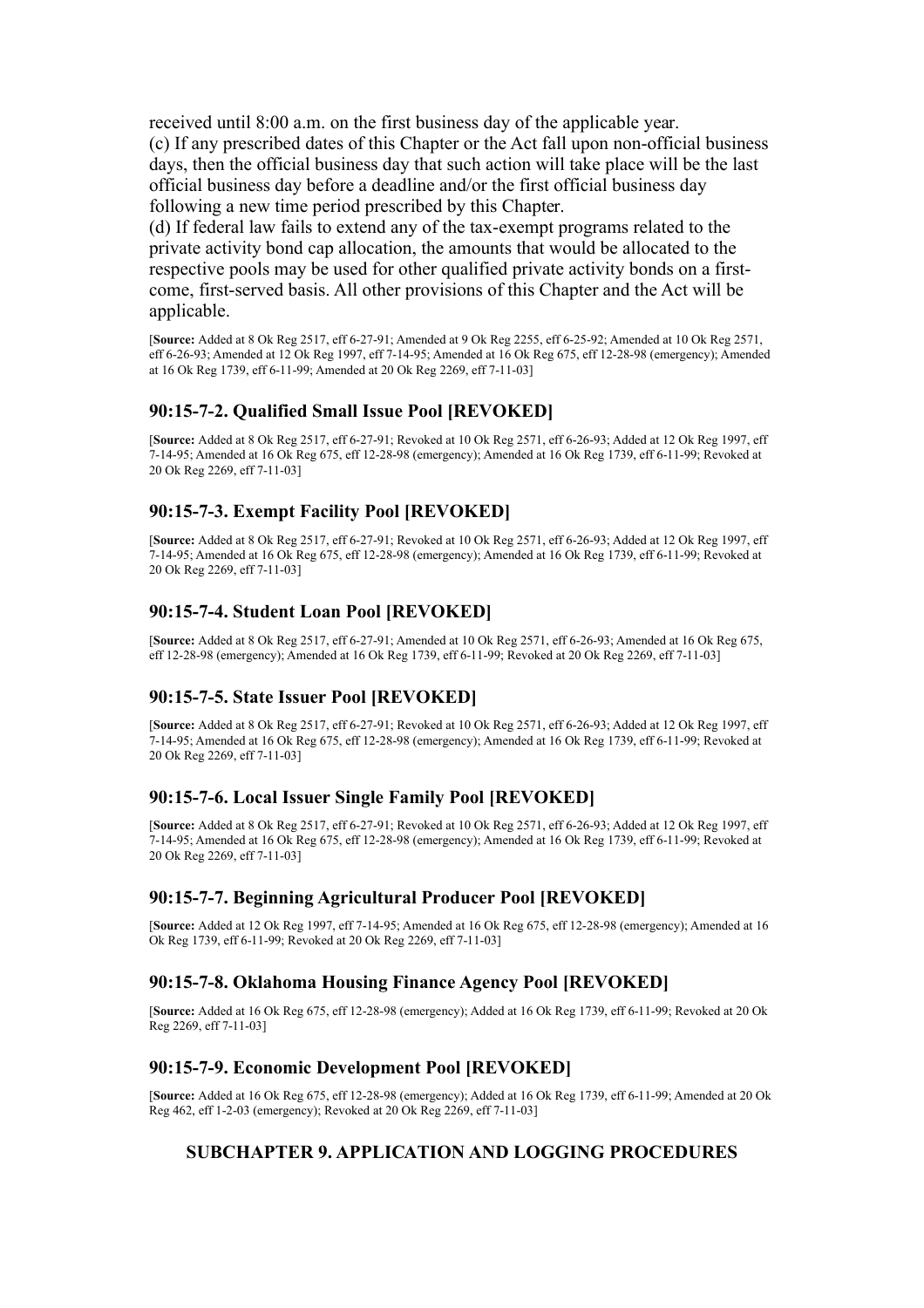### **PART 1. APPLICATION**

### **90:15-9-1. Application submission**

(a) Unless otherwise noted, the provisions of this Subchapter are applicable to the various pools created by the Act. Each calendar year, a state or local issuer must make application for a confirmation of the state ceiling on the Private Activity State Ceiling Allocation Application form provided by the State Bond Advisor, requiring the following:

(1) The name and mailing address of the issuer, the beneficiary and jurisdiction thereof, the name of the presiding officer of the issuer and the respective pool from which an allocation is requested;

(2) The name and mailing address or other definitive description of the location of the project or bonds and the purpose for which an allocation of the state ceiling is requested, the name and mailing address of both the initial owner or operator of the project, where applicable, and an appropriate person from whom information regarding the project or bonds can be obtained, and the name and address of the person to whom the confirmation should be sent;

(3) The amount of the state ceiling which the issuer is requesting;

(4) A statement of bond counsel for the issuer that the proposed issue requires, pursuant to Section 103, Section 146 or such other applicable sections of the Internal Revenue Code, an allocation of a portion of the state ceiling;

(5) Where applicable, the intention to exchange single family mortgage bond authority for mortgage credit certificates [62 O.S., Section 695.25, as amended]; and

(6) For applications against the Student Loan Pool, documentation supporting demand, as described in 90:15-9-3; and

(7) Single-family mortgage and mortgage credit certificate applications

must provide documentation supporting demand as described in 90:15-9-2. (b) No applications are grandfathered from a prior calendar year. Except for supplemental, appeal, and carryforward applications, an applicant may submit only one application of the same beneficiary for the identical beneficial use. For example, a single applicant may submit only one qualified small issue application on behalf of an identified company, although other applications may be submitted for other companies. A single applicant may submit only one application for the same project, such as an identified exempt facility project, although other applications may be submitted for different exempt facility projects. Single family mortgage and mortgage credit certificate program applications from the same applicant or serving the same geographic area shall be considered identical for purposes of this section.

(1) Applications will be accepted by mail, courier, fax, or hand delivery during official office hours. For issuers electing to file an application by facsimile, an original application must be filed by the end of the third business day following the facsimile transmission.

(2) Applications will be date and time stamped at the time of receipt and provisionally placed on one or more pool registers pursuant to this Subchapter and the Act. For applications submitted by facsimile, in the event that an original application has not been received by the end of the third business day following facsimile transmission, the State Bond Advisor may reject the issuance of allocation. In the case of applications determined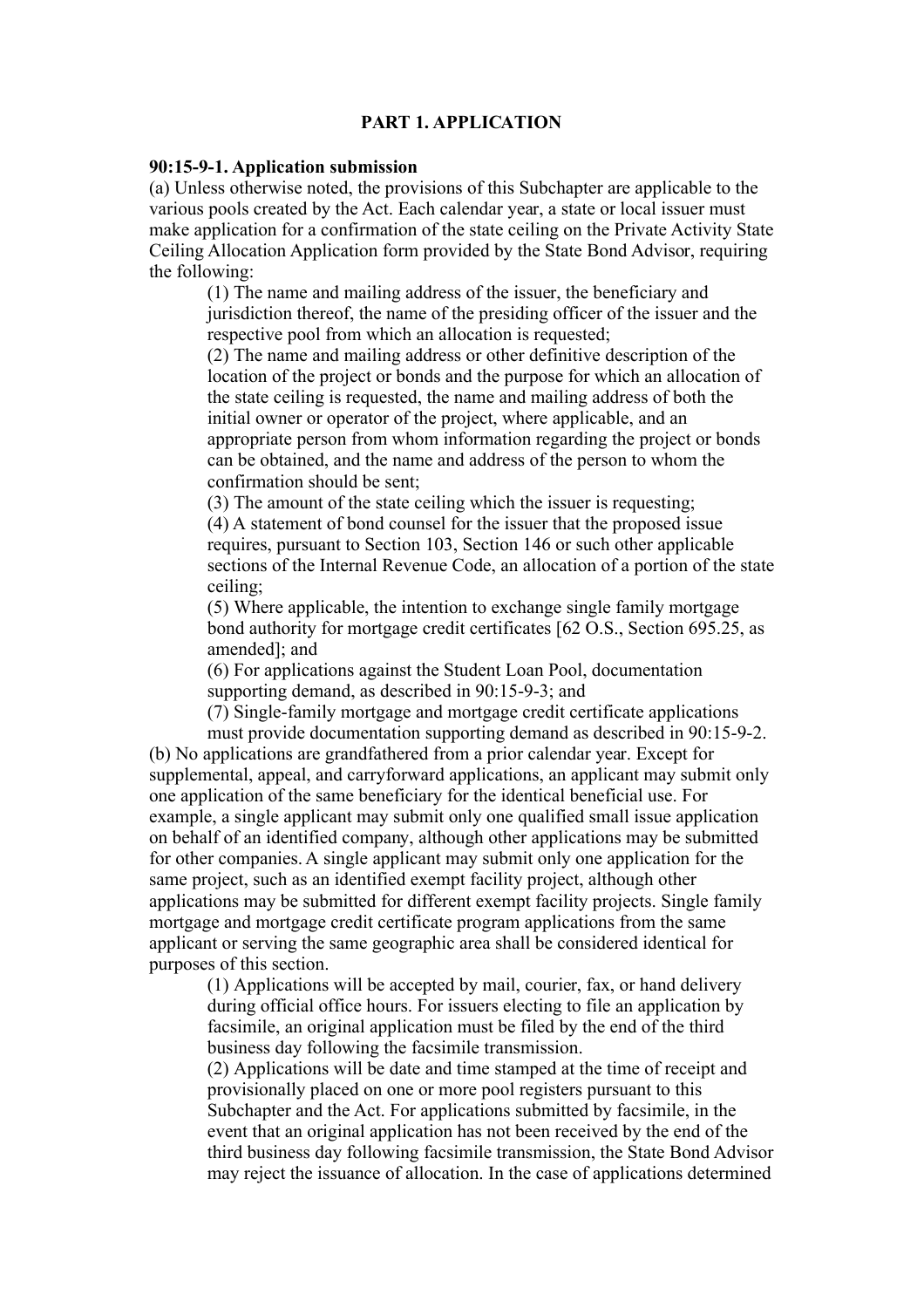to be complete by the State Bond Advisor, pursuant to (b)(4), (b)(5) and (b) (6) of this section, the provisionally logged time and date of receipt shall be recorded as the permanent date and time of receipt, provided the determination of complete and demand, where appropriate, are solely based on the content of applications and attachments first submitted by an applicant; i.e. contents of application provisionally logged. Two or more applications received at the same time by mail or otherwise, shall be date and time stamped identically. In the case of identically date and time stamped applications achieving permanent status, such applications will be logged identically on appropriate registers.

(3) One additional information submission is permitted as a basis for reversing an office determination that an application is incomplete. If such submission of additional information is sufficient to cause a determination of the application to be complete, the permanent chronological order will be determined according to the date of the additional information submission rather than the original application date.

(4) Hand delivered applications for all registers, including the Consolidated Pool and Carryforward register, will be provisionally date and time stamped when received. If a person hand delivers two or more applications at the same time the person may establish the chronological order of such applications for purposes of time and date stamping. Otherwise, multiple applications received at the same time will be time stamped identically and allocations will be made in accordance with (b)(2) of this section. (5) The State Bond Advisor may reject incomplete applications based on the adequacy of information submitted on the Private Activity State Ceiling Allocation Application form referenced in (a) of this section and required attachments:

> (A) Attachment I for qualified small issue and exempt facility bond applicants is a resolution of the issuer that constitutes official action as defined by the Federal Tax Code. All other qualified private activity bond applicants must include a resolution of the issuer approving the issuance of the bonds.

(B) Attachment II requires a final resolution of the beneficiary of the issuer evidencing its approval of the issuance of the issuer's obligations not a TEFRA public hearing and certification if the issuer is a municipal or county public trust. If an issuer is a public trust having the state as its beneficiary then a TEFRA certification signed by the Governor of the state evidencing his/her approval of the issuance of the issuer's obligations is required.

(6) Notwithstanding other Subchapters and sections of this Chapter, the state ceiling allocation request amount logged on any pool register, including the Consolidated Pool and Carryforward register, shall not exceed the lesser of the requested allocation, the maximum allocation available to an applicant from a pool or register, including the Consolidated Pool and Carryforward register, or as limited by state or federal law.

[**Source:** Added at 8 Ok Reg 2517, eff 6-27-91; Amended at 10 Ok Reg 2571, eff 6-26-93; Amended at 12 Ok Reg 1997, eff 7-14-95; Amended at 16 Ok Reg 675, eff 12-28-98 (emergency); Amended at 16 Ok Reg 1739, eff 6-11-99; Amended at 20 Ok Reg 462, eff 1-2-03 (emergency); Amended at 20 Ok Reg 2269, eff 7-11-03]

## **90:15-9-2. Review of single family bond and mortgage credit certificate programs applications**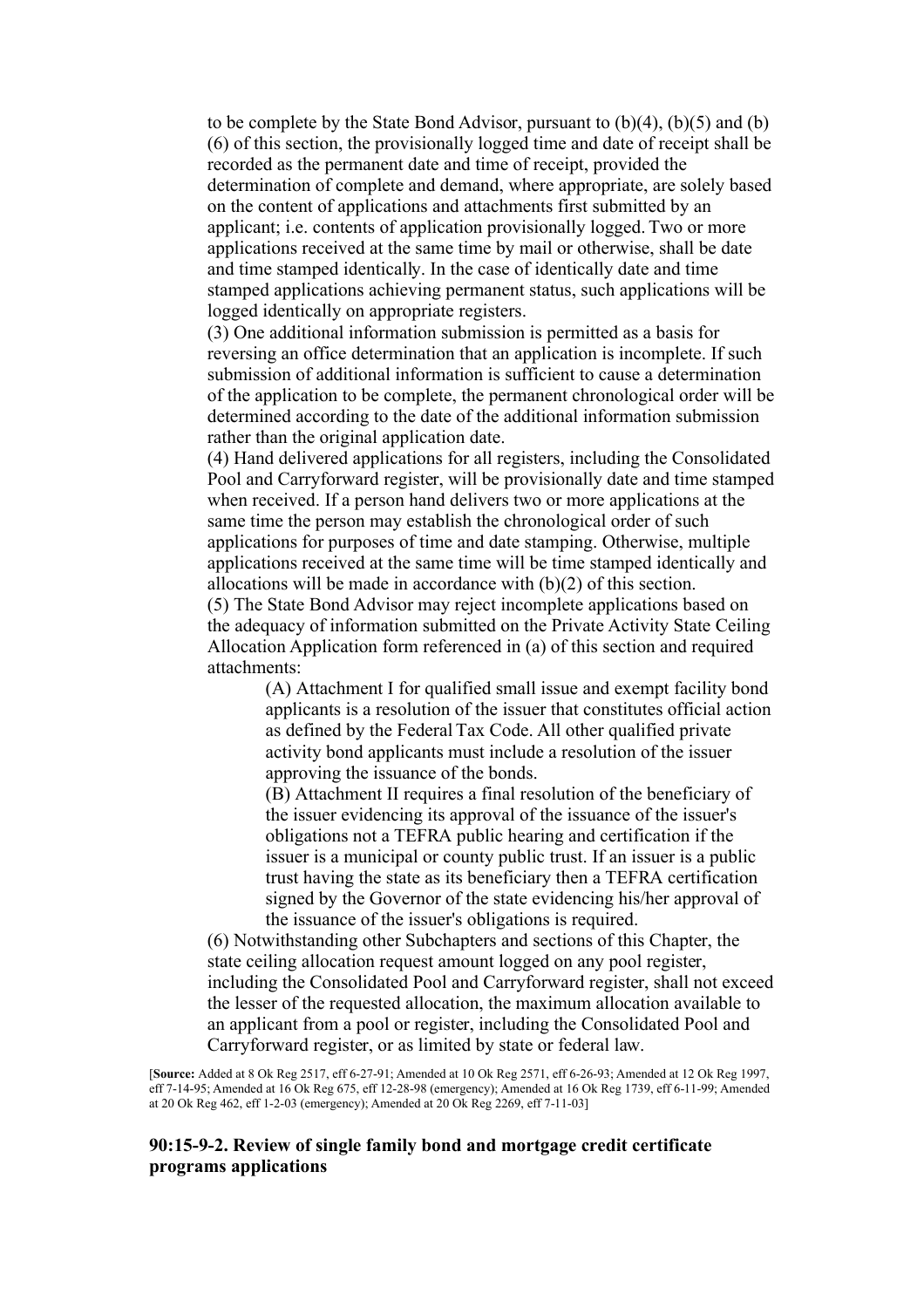(a) The State Bond Advisor may reject single family mortgage bond or mortgage credit certificate program applications that fail to demonstrate a reasonable expectation to use a state ceiling confirmation for its intended purposes. The general criteria and standards for making this determination, as set forth in this section, shall be interpreted and applied to allow sufficient flexibility in the ultimate exercise of the State Bond Advisor's determination.

(b) A determination of demand for mortgage revenue bond or credit certificate programs shall be based on such factors as:

(1) the dollar volume of prior mortgage revenue bond supported mortgages originated in the geographic area subject to an application over the 24 month period preceding the date of application;

(2) the dollar volume of conventional mortgages originated where borrowers received a mortgage credit certificate as well as the dollar volume of mortgage credit certificates committed over the 24 month period preceding the date of application in the geographic area subject to an application;

(3) the dollar volume of all single-family mortgages originated in the geographic area subject to an application;

(4) the number of renters in an applicant's service area likely to financially qualify for single-family home ownership under the terms of the mortgage revenue bond and credit certificate programs;

(5) the impact of competing, subsidized home ownership programs on demand such as programs of the Farmers Home Administration or outstanding mortgage revenue bond or credit certificate programs in the geographic area subject to an application; and

(6) evidence of lender participation in a proposed single family mortgage revenue bond or mortgage credit certificate program.

(c) After taking into consideration some or all of these factors and the availability of prior allocations for the applicant's purposes, the State Bond Advisor shall determine if there is a reasonable expectation to use a confirmation of the volume ceiling for its intended purpose during the period in which loans or mortgage credit certificates may be issued pursuant to an application or federal law.

[**Source:** Added at 8 Ok Reg 2517, eff 6-27-91; Amended at 12 Ok Reg 1997, eff 7-14-95]

### **90:15-9-3. Review of student loan bond applications**

The State Bond Advisor may reject a student loan bond application that fails to show a reasonable expectation to use a confirmation of the state ceiling for its intended purpose. The general criteria and standards for making this determination, as set forth in this section, shall be interpreted and applied to allow sufficient flexibility in the ultimate exercise of the State Bond Advisor's determination. In making this determination the State Bond Advisor shall consider:

(1) historical student loan bond lending activity over the 24 months preceding the date of application by the applicant and/or other student loan bond issuers in the applicant's service area;

(2) incremental demand caused by increased student enrollment, tuition or eligibility changes made to federally guaranteed and subsidized student loan programs; and other evidence of demand; and

(3) demonstration of administrative arrangements for originating loans to students.

[**Source:** Added at 8 Ok Reg 2517, eff 6-27-91; Amended at 10 Ok Reg 2571, eff 6-26-93]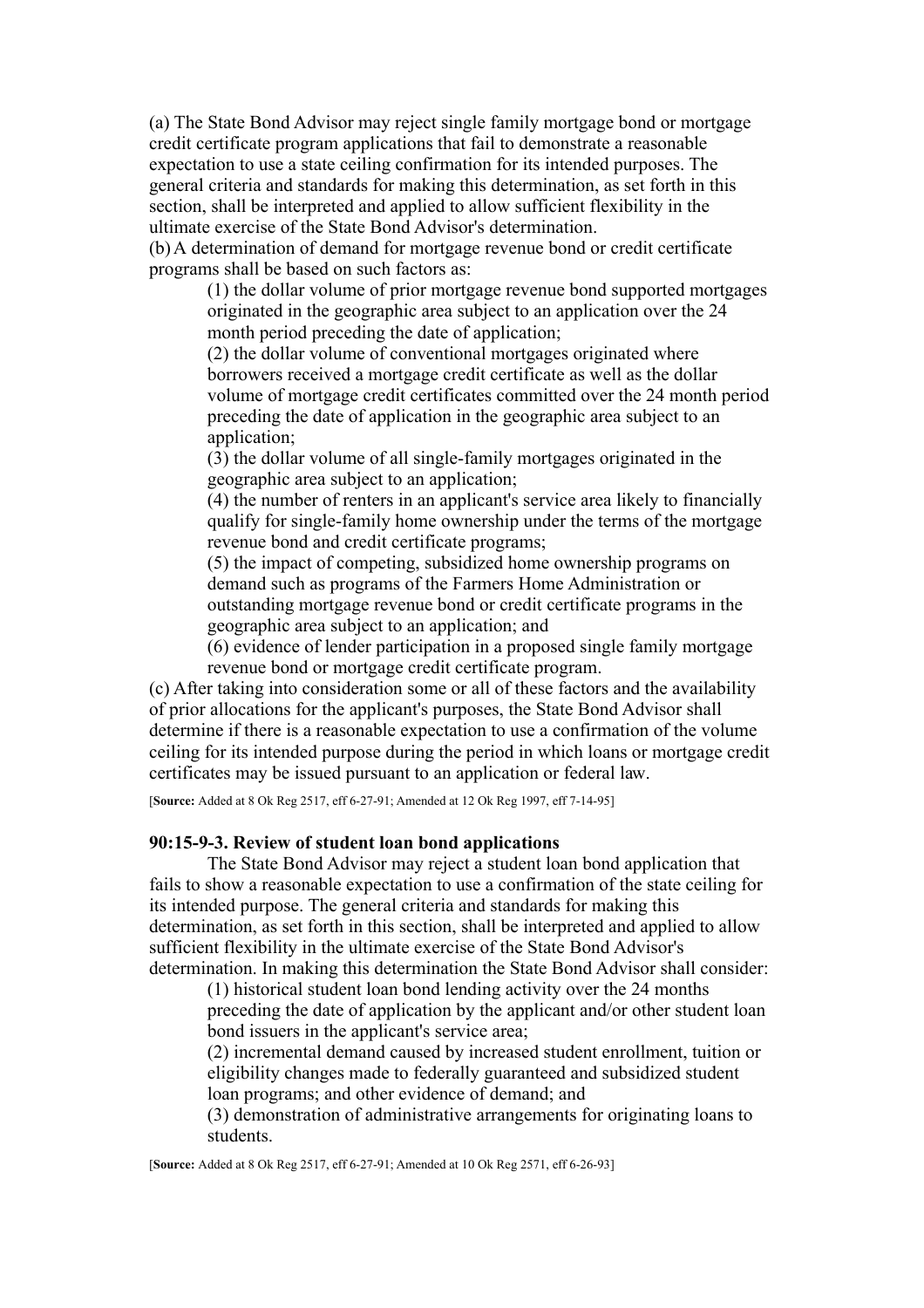# **90:15-9-4. Rejection of applications following insufficient demand determination; appeals**

(a) The State Bond Advisor shall have five (5) days in which to send a denial following a determination of insufficient demand for single-family mortgage revenue bond, mortgage credit certificate, or student loan bond applications. The notice will contain the reason(s) for such determination. Such applications shall be removed from the appropriate pool(s) for purposes of establishing chronological order.

(b) The Bond Advisor shall determine the extent to which demand is demonstrated for single family mortgage bonds, mortgage credit certificate programs and student loan bonds, which amount may be less than a requested confirmation. In such cases, a confirmation notice will be sent to the applicant for the demand amount so determined and a denial notice for the difference of the request. The portion of the request that is denied may be appealed by making an additional information submission or an appeal application.

(c) An applicant may appeal such denials by submitting a new application to the Council of Bond Oversight, through the State Bond Advisor's Office, along with an explanation justifying why the State Bond Advisor's denial should not be sustained. Such appeal applications will be stamped with the date and time of receipt and provisionally placed on the appropriate pool register(s). The appeal will be placed on the agenda for the next Council of Bond Oversight meeting in a manner consistent with the requirements for preparation of such agendas.

(d) By affirmative action of the Council of Bond Oversight, an application denied by the State Bond Advisor may be accepted and the Council may order the State Bond Advisor to issue a confirmation, subject to availability of state ceiling in the appropriate pool(s). For chronological ordering purposes, such appeal applications shall be converted to permanent status on pool(s) registers, including the Consolidated Pool and Carryforward register, at the time of Council of Bond Oversight approval based upon the date and time of receipt of the appeal application. Any allocations made from the date of an appeal application to the date of Council of Bond Oversight approval shall not be rescinded.

[**Source:** Added at 8 Ok Reg 2517, eff 6-27-91; Amended at 10 Ok Reg 2571, eff 6-26-93; Amended at 12 Ok Reg 1997, eff 7-14-95; Amended at 20 Ok Reg 462, eff 1-2-03 (emergency); Amended at 20 Ok Reg 2269, eff 7-11-03]

# **90:15-9-5. Applications accepted to permanent status; issuance of confirmations; Final Certification**

(a) Upon a determination of receipt of a completed application by the State Bond Advisor and demand, where appropriate, the State Bond Advisor will transfer applications on pool register(s) from provisional to permanent status. In the case of applications determined to be complete by the State Bond Advisor, pursuant to 90:15-9-1(b)(5), the provisionally logged time and date of receipt shall be recorded as the permanent date and time of receipt, provided the determination of completeness and demand, where appropriate, are solely based on the content of applications and attachments first submitted by an applicant.

(b) Confirmations of the state ceiling shall be issued by the State Bond Advisor based on the chronological order of applications classified as permanent on registers established for each pool including the Consolidated Pool and the Carryforward register. Within five business days of classification of an application as permanent, the State Bond Advisor shall send an applicant a confirmation of a requested allocation of the state ceiling, provided the amount of state ceiling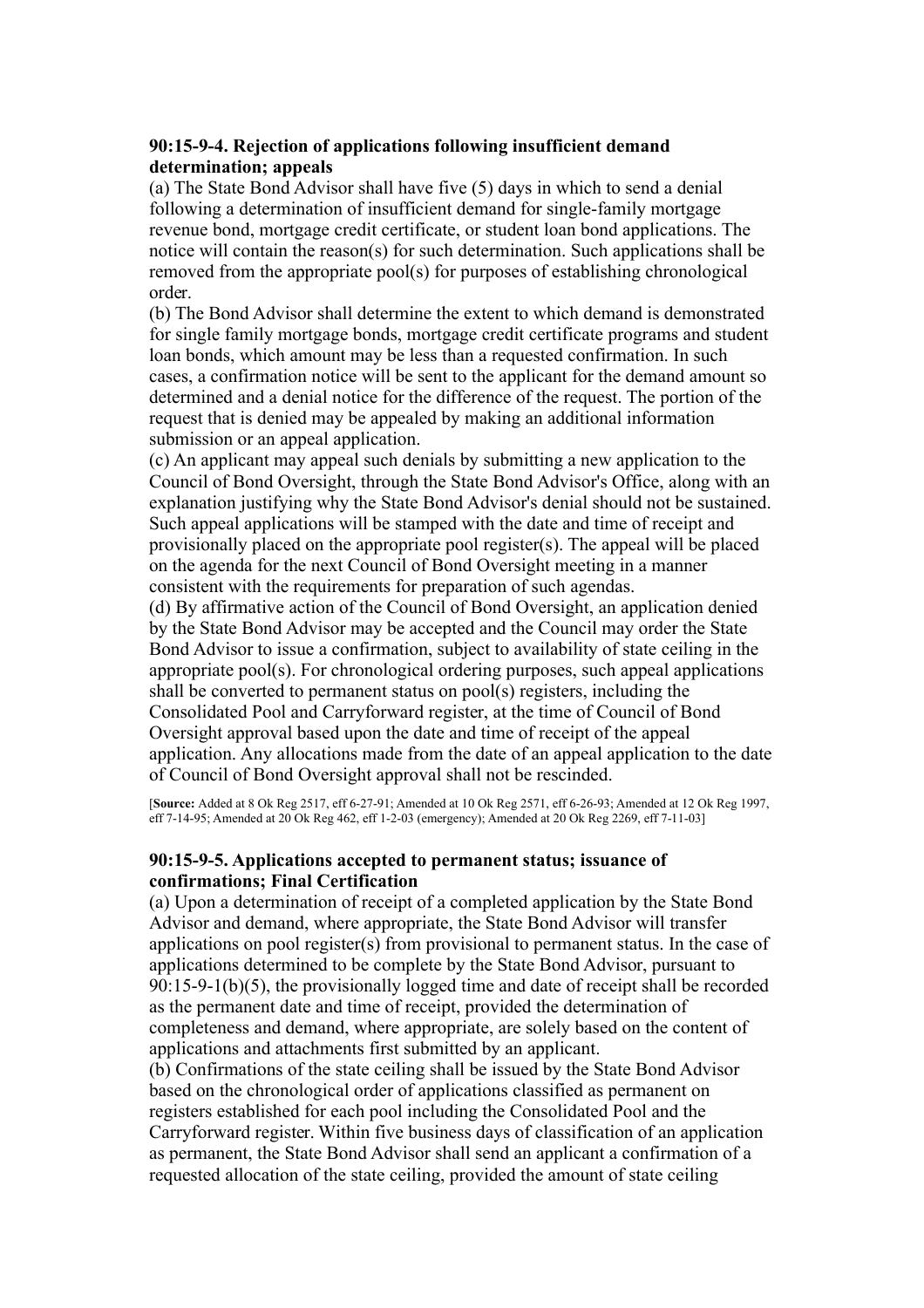requested is available from a pool or register, or give notice of a denial of a confirmation and the reasons therefor.

(c) Applications determined to be incomplete shall not be logged for chronological ordering purposes until an application is considered complete. Within five business days of a determination by the State Bond Advisor that an application is incomplete, the State Bond Advisor shall give notice to an applicant of such a determination and the reasons therefore. If an applicant submits additional information addressing the causes of an incomplete application determination within five business days following receipt of such information, the State Bond Advisor shall give notice to the applicant:

(1) accepting the application as complete and transferring the application to permanent status, or

(2) give notice of the continued rejection of an application and the reasons therefore.

(d) If there is not sufficient uncommitted state ceiling capacity in a pool to issue a confirmation in the full amount of a requested application, except as limited by 90:15-9-1(b)(6), the State Bond Advisor shall issue a partial confirmation to the extent uncommitted state ceiling capacity from a pool is available. In such cases, the difference between the amount of a partial confirmation and requested allocation of the state ceiling shall retain its chronological status on a pool register in the event additional state ceiling capacity on a register becomes available. (e) An applicant to which a partial confirmation is issued, may reject such confirmation within ten business days of issuance. Such rejections must be made in writing to the State Bond Advisor. A notification by an applicant rejecting a partial confirmation shall act to maintain an applicant's chronological status on a pool register(s) in the full amount of the state ceiling request, except as limited by 90:15-  $9-1(b)(6)$ . Future confirmations to applicants that have rejected a partial confirmation within ten days will only be made only when confirmations in excess of one dollar (\$1.00) of the original allocation can be made. A confirmation, including a partial confirmation, may be rejected by an issuer after ten days, however, the confirmation amount will be removed from the appropriate pool register(s). Confirmation will be issued pursuant to specific applications only. Confirmations cannot be transferred from one applicant to another and/or to a different project(s) or program.

(f) All confirmations issued by the State Bond Advisor from pools, including the Consolidated Pool, shall be effective for the earlier of 120 days from the date of issuance of the confirmation by the State Bond Advisor, or until 9:00 a.m. on December 20th of each calendar year. Within this time period, issuers to whom confirmations have been issued shall file the Final Certification of Private Activity Bond Issuance or Mortgage Credit Certificate (MCC) Program Election form provided by the State Bond Advisor, with the State Bond Advisor evidencing use of a confirmation through issuance of bonds or the filing of mortgage credit certificate elections. The Final Certification shall require the following:

(1) Name of government issuer;

(2) Project name;

(3) Type of qualified private activity bond or mortgage credit certificate election;

(4) Amount of state ceiling or carryforward used; and

(5) Date of bond issuance or mortgage credit certificate election filed or carryforward election filed.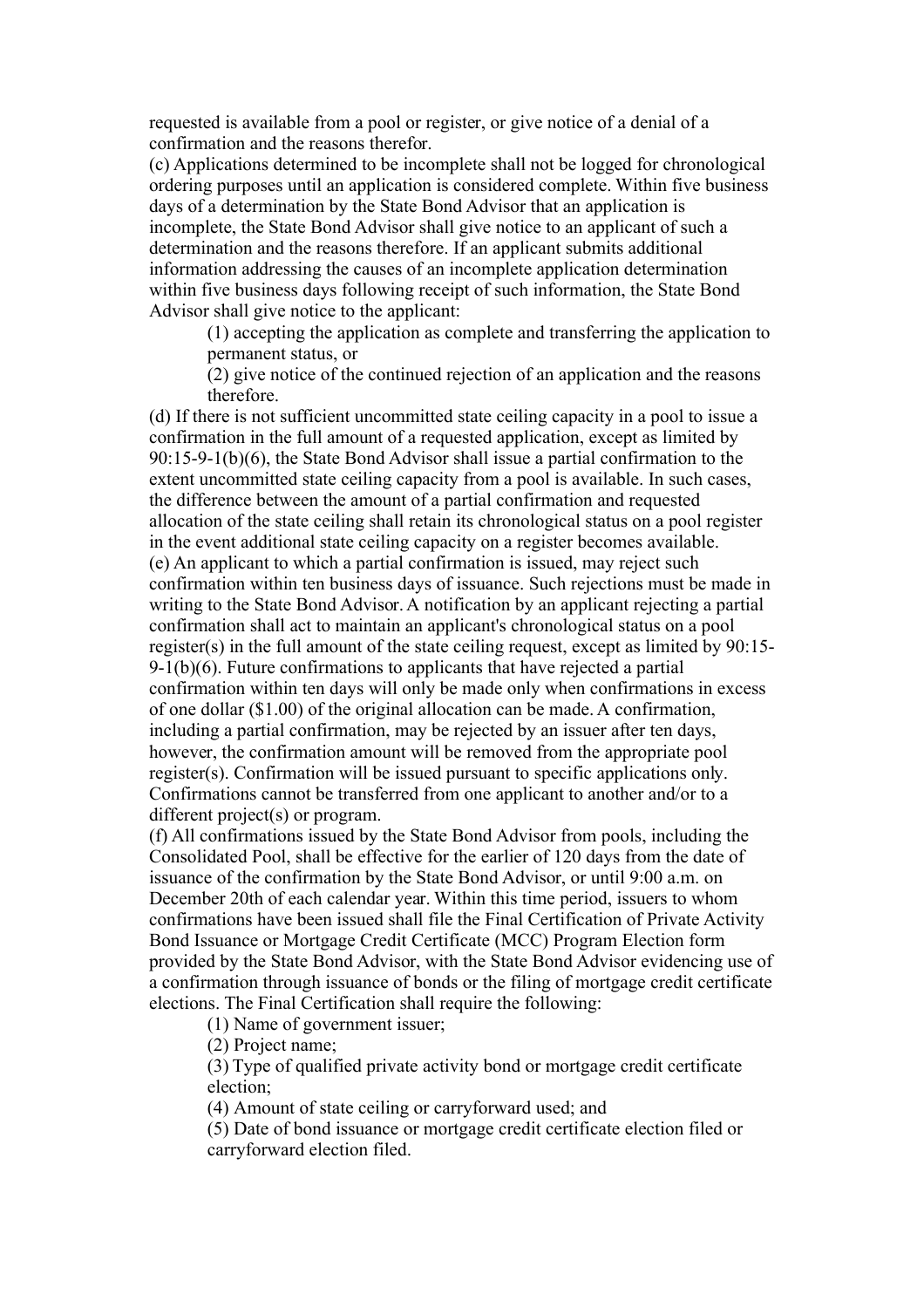(g) If an issuer fails to file the Final Certification form within the required time period, the confirmation:

(1) ceases to be effective;

(2) the amount of state ceiling allocated pursuant to the confirmation with respect to an application shall be removed from the appropriate pool register(s); and

(3) the confirmation amount shall be returned to the pools/registers from which it was derived for purposes of reallocation, except that state ceiling amounts recaptured in this manner after September 1st and prior to 9:00 a.m. on December 20th shall revolve to the Consolidated Pool and thereafter to the end of the calendar year to the Carryforward register.

[**Source:** Added at 8 Ok Reg 2517, eff 6-27-91; Amended at 10 Ok Reg 2571, eff 6-26-93; Amended at 16 Ok Reg 675, eff 12-28-98 (emergency); Amended at 16 Ok Reg 1739, eff 6-11-99; Amended at 20 Ok Reg 462, eff 1-2-03 (emergency); Amended at 20 Ok Reg 2269, eff 7-11-03]

## **90:15-9-6. Supplemental applications**

Supplemental applications shall be chronologically logged and processed as new applications. A supplemental application is one that requests an increase in the requested amount of state ceiling with respect to a previously submitted application. Any confirmations issued with respect to supplemental applications shall have a term equal to the term of the most recent confirmation issued with respect to the prior application it supplements.

[**Source:** Added at 8 Ok Reg 2517, eff 6-27-91]

## **PART 3. REGISTER LOGGING**

## **90:15-9-7. Assignment of applications to pool registers**

(a) A register shall be established for each pool created by the Act.

(b) Each applicant must indicate the pool or pools from which it is requesting an allocation and the application must include a statement from the applicant's bond counsel that the project or program is eligible for an allocation from the requested pool or pools.

(c) The State Bond Advisor shall make no independent determination of an applicant's eligibility under federal or state law. The State Bond Advisor may consult with the Oklahoma Attorney General concerning an applicant's eligibility. (d) Each application for an allocation of the state ceiling shall be placed on appropriate register(s).

(e) An application for an allocation from any pool may not exceed the amount available in that pool. However, where permitted by law, a project or program application may be recorded on more than one pool register.

[**Source:** Added at 8 Ok Reg 2517, eff 6-27-91; Amended at 10 Ok Reg 2571, eff 6-26-93; Amended at 20 Ok Reg 2269, eff 7-11-03]

## **90:15-9-8. Qualified Small Issue Pool register [REVOKED]**

[**Source:** Amended at 16 Ok Reg 675, eff 12-28-98 (emergency); Amended at 16 Ok Reg 1739, eff 6-11-99; Revoked at 20 Ok Reg 2269, eff 7-11-03]

## **90:15-9-9. Exempt Facility register [REVOKED]**

[**Source:** Amended at 16 Ok Reg 675, eff 12-28-98 (emergency); Amended at 16 Ok Reg 1739, eff 6-11-99; Revoked at 20 Ok Reg 2269, eff 7-11-03]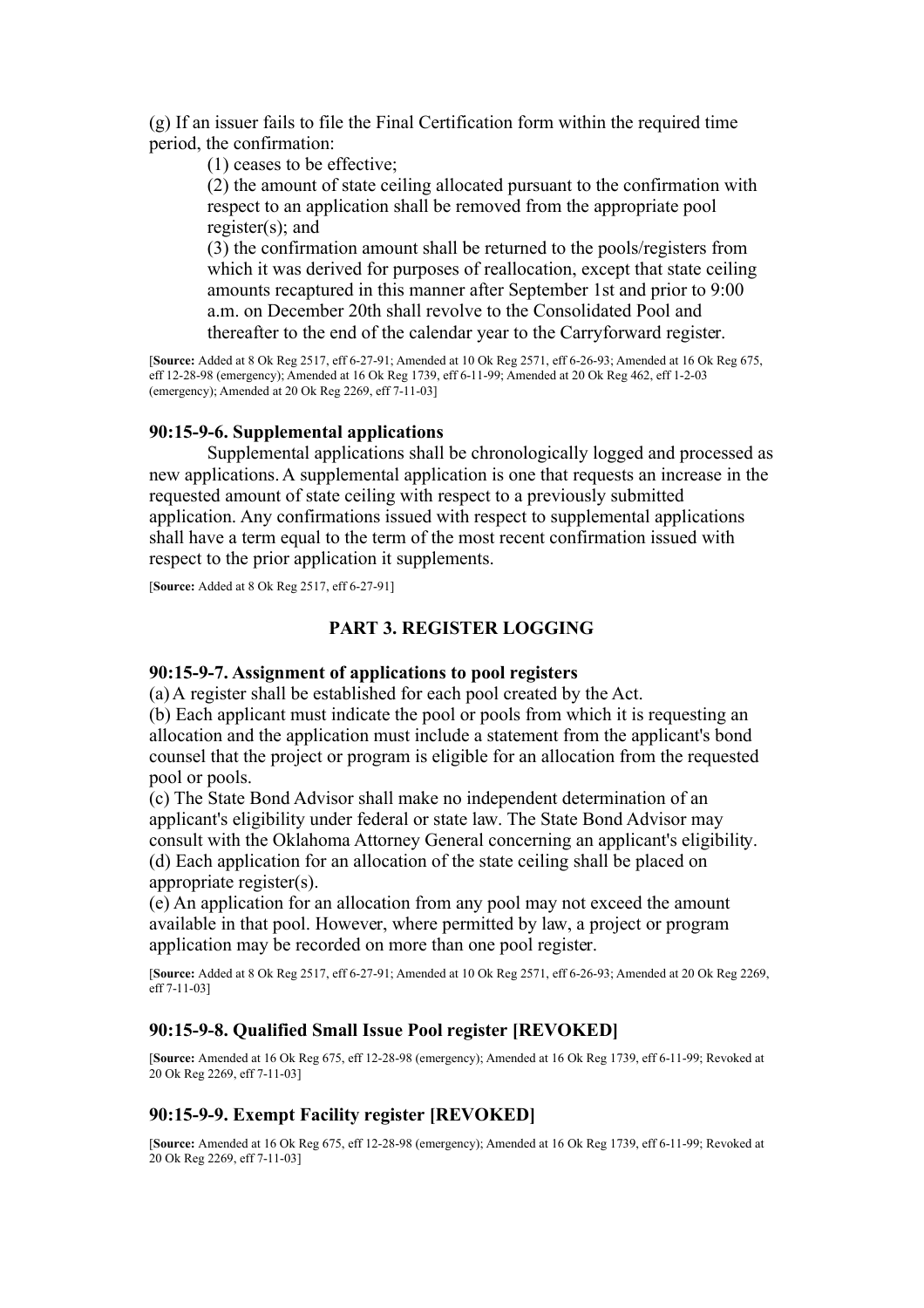# **90:15-9-10. Student Loan Bond register [REVOKED]**

[**Source:** Added at 8 Ok Reg 2517, eff 6-27-91; Revoked at 20 Ok Reg 2269, eff 7-11-03]

# **90:15-9-11. Local Issuer Single Family Pool register [REVOKED]**

[**Source:** Amended at 16 Ok Reg 675, eff 12-28-98 (emergency); Amended at 16 Ok Reg 1739, eff 6-11-99; Revoked at 20 Ok Reg 2269, eff 7-11-03]

# **90:15-9-12. Beginning Agricultural Producer Pool register [REVOKED]**

[**Source:** Amended at 16 Ok Reg 1739, eff 6-11-99; Revoked at 20 Ok Reg 2269, eff 7-11-03]

# **90:15-9-13. State Issuer Pool register [REVOKED]**

[**Source:** Added at 16 Ok Reg 675, eff 12-28-98 (emergency); Added at 16 Ok Reg 1739, eff 6-11-99; Revoked at 20 Ok Reg 2269, eff 7-11-03]

# **90:15-9-14. Economic Development Pool register [REVOKED]**

[**Source:** Added at 16 Ok Reg 675, eff 12-28-98 (emergency); Added at 16 Ok Reg 1739, eff 6-11-99; Revoked at 20 Ok Reg 2269, eff 7-11-031

## **90:15-9-15. Oklahoma Housing Finance Agency Pool register [REVOKED]**

[**Source:** Added at 16 Ok Reg 675, eff 12-28-98 (emergency); Added at 16 Ok Reg 1739, eff 6-11-99; Revoked at 20 Ok Reg 2269, eff 7-11-03]

# **SUBCHAPTER 11. CONSOLIDATED POOL AND REGISTER**

### **90:15-11-1. Establishment of Consolidated Pool and register**

(a) All pools and registers established and maintained pursuant to Subchapter 9 of this Chapter and the Act terminate at 5:00 p.m. on September 1st of each calendar year. After 8:00 a.m. on September 2nd to 9:00 a.m. on the date designated in the Act a Consolidated Pool and register is established and maintained for purposes of issuing confirmations.

(b) All uncommitted state ceiling amounts remaining in the Pools established by the Act, as of 5:00 p.m. on September 1st of each calendar year, are transferred to the Consolidated Pool on September 2nd of each calendar year. Uncommitted state ceiling amounts represent the difference between the sum of the individual state ceiling pool set-aside amounts and outstanding confirmations plus final certifications. In addition, any committed state ceiling amounts from the pools that become uncommitted after September 1st through the term of the Consolidated Pool are transferred to the Consolidated Pool.

[**Source:** Added at 8 Ok Reg 2517, eff 6-27-91; Amended at 10 Ok Reg 2571, eff 6-26-93; Amended at 20 Ok Reg 2269, eff 7-11-03]

## **90:15-11-2. Outstanding requests and new applications**

(a) All eligible outstanding state ceiling allocation requests from the Pools logged with permanent status are transferred to the Consolidated Pool register on September 2nd of each calendar year. Such outstanding requests shall be chronologically logged and entered on the Consolidated Pool register based on the date and time an application was logged on the pools from which it was transferred (i.e. date and time of permanent status classification). New applications may also be submitted.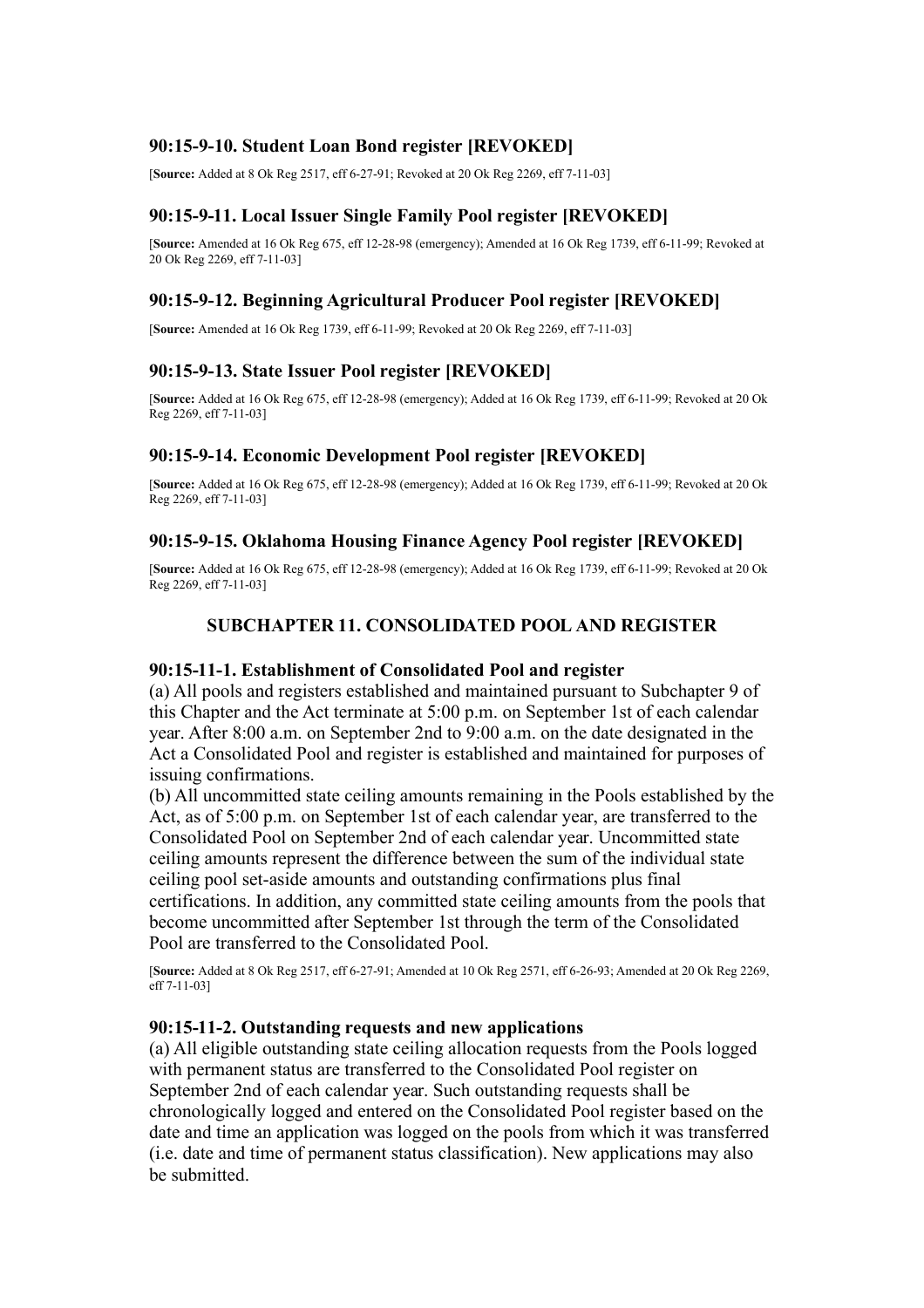(b) New applications may be submitted for any type of private activity bond or mortgage credit certificate program but only after 8:00 a.m. on September 2nd through December 19th of each calendar year during official office hours. Unless otherwise provided for in this Subchapter, the provisions of Part 1 of Subchapter 9 apply to such new applications.

[**Source:** Added at 8 Ok Reg 2517, eff 6-27-91; Amended at 10 Ok Reg 2571, eff 6-26-93; Amended at 20 Ok Reg 2269,  $eff$  7-11-031

### **90:15-11-3. Allocation priorities of Consolidated Pool [REVOKED]**

[**Source:** Added at 8 Ok Reg 2517, eff 6-27-91; Revoked at 10 Ok Reg 2571, eff 6-26-93]

## **SUBCHAPTER 13. CARRYFORWARD APPLICATIONS**

#### **90:15-13-1. General**

The State Bond Advisor will accept applications for eligible carryforward bonds or mortgage credit certificate programs in accordance with the dates designated in the Act. Except as provided in this Subchapter, applicable provisions of Part 1 of Subchapter 9 shall apply to carryforward applications. The amount of state ceiling available for purposes of issuing carryforward confirmations shall be the amount of uncommitted state ceiling as of the expiration of the Consolidated Pool as determined by the Act. A Carryforward register shall be maintained by the State Bond Advisor. Confirmations shall be issued based on the chronological order of permanent status applications. Issuers to whom a confirmation is made shall file, within 15 days of the date of a confirmation, with the State Bond Advisor, a copy of the applicable federal carryforward form filed by an issuer with the Internal Revenue Service along with a completed Final Certification of Private Activity Bond Issuance or Mortgage Credit Certificate (MCC) Program Election form as referred to at 90:15-9-5(e).

[**Source:** Added at 8 Ok Reg 2517, eff 6-27-91; Amended at 10 Ok Reg 2571, eff 6-26-93]

### **90:15-13-2. Preference**

Regardless of the chronological order of carryforward applications, issuers or projects with more than \$20 million of outstanding carryforward issuance authority as of the date of application for carryforward, shall not be eligible for a Carryforward confirmation until all other application requests are satisfied. Pursuant to this section, issuers making application with more than \$20 million of outstanding carryforward issuance authority as of the date of application shall not be eligible for additional carryforward confirmations until 9:00 a.m. on December 30th of each calendar year or the next to last official business day of the calendar year.

[**Source:** Added at 8 Ok Reg 2517, eff 6-27-91; Amended at 20 Ok Reg 2269, eff 7-11-03]

## **SUBCHAPTER 15. MORTGAGE CREDIT CERTIFICATE PROGRAMS**

#### **90:15-15-1. Recordkeeping**

Issuers of mortgage credit certificates shall file with the State Bond Advisor a record of all issuances of certificates. Such record shall indicate the amount of certificate authority used. Such issuers shall file a statement with the State Bond Advisor on or after December 31st of each calendar year but no later than January 5th of the following calendar year, and such statement shall indicate the amount of